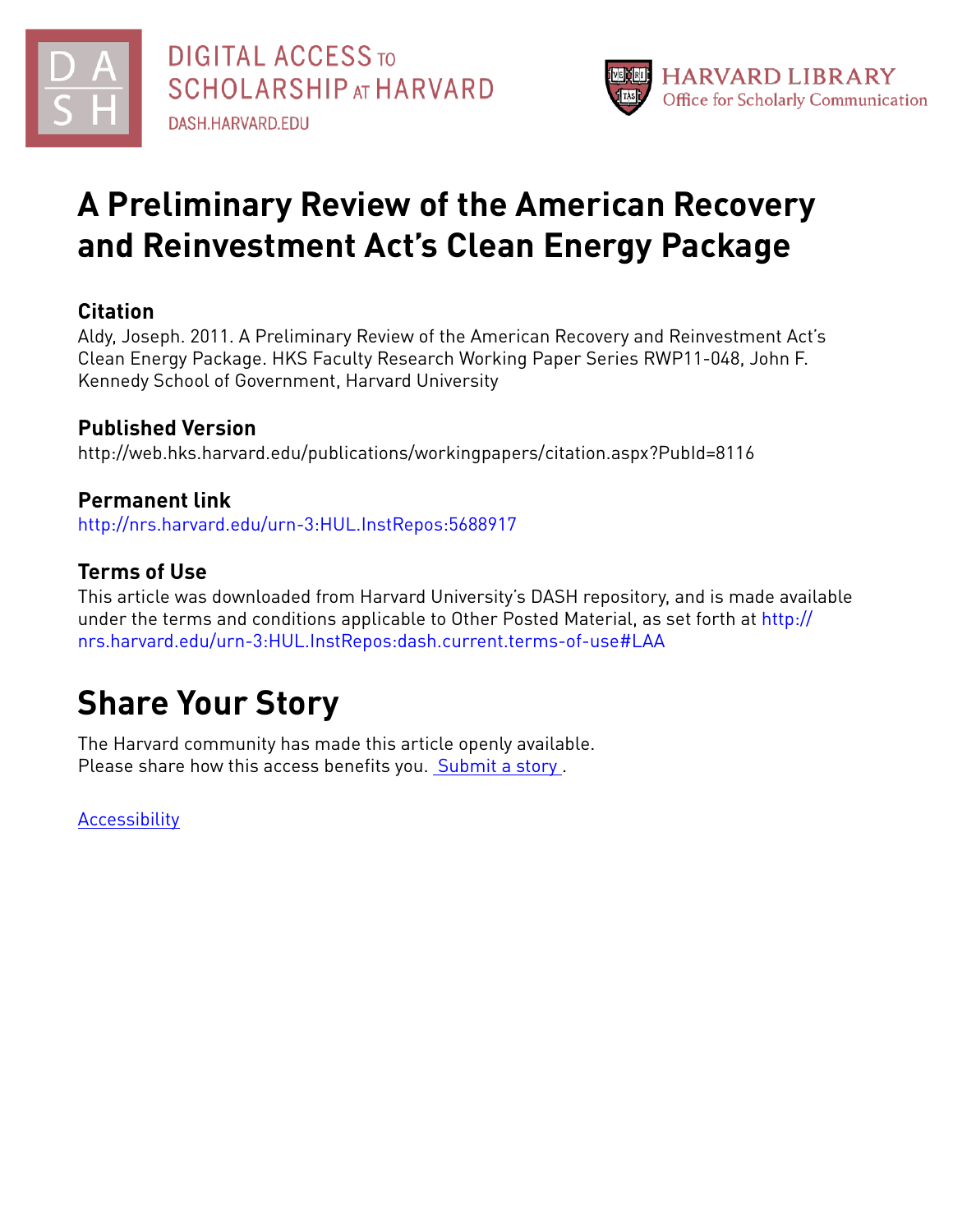

## **A Preliminary Review of the American Recovery and Reinvestment Act's Clean Energy Package**

Faculty Research Working Paper Series

Joseph E. Aldy Harvard Kennedy School

**December 2011 RWP11-048**

The views expressed in the **HKS Faculty Research Working Paper Series** are those of the author(s) and do not necessarily reflect those of the John F. Kennedy School of Government or of Harvard University. Faculty Research Working Papers have not undergone formal review and approval. Such papers are included in this series to elicit feedback and to encourage debate on important public policy challenges. Copyright belongs to the author(s). Papers may be downloaded for personal use only.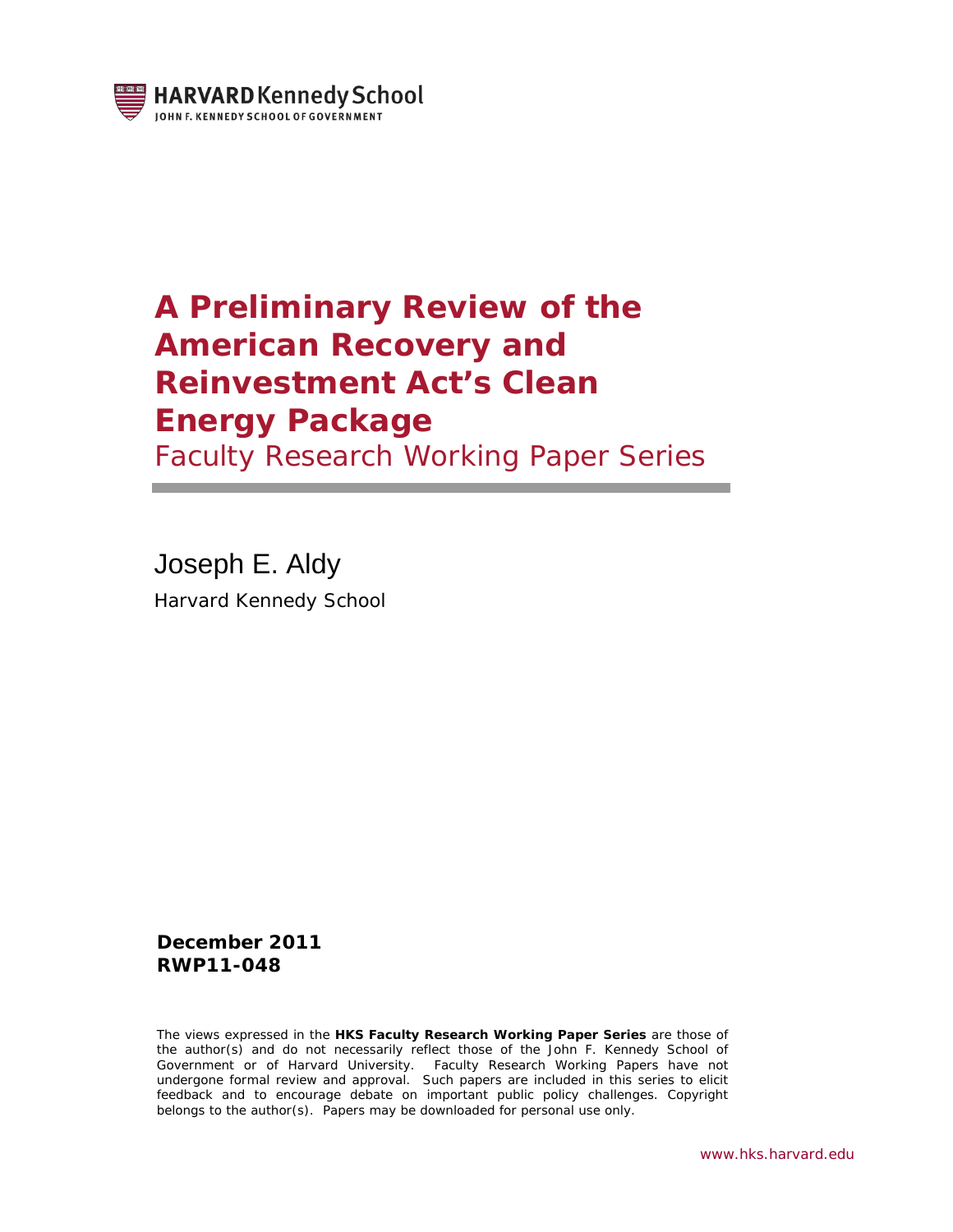A Preliminary Review of the American Recovery and Reinvestment Act's Clean Energy Package<sup>1</sup>

Joseph E. Aldy Assistant Professor of Public Policy, Harvard Kennedy School Nonresident Fellow, Resources for the Future Faculty Research Fellow, National Bureau of Economic Research

December 2011 Draft

#### **Introduction**

 $\overline{a}$ 

In December 2007, the U.S. economy began contracting and over the course of the following year, economic conditions deteriorated to an extent unseen in America since the 1930s. Between the start of the recession and February 2009, the economy lost about 4.6 million jobs (BLS 2011). Gross domestic product experienced a greater percentage decline over the fourth quarter of 2008 and the first quarter of 2009 than any six-month period since the late 1940s (BEA 2011). Bond markets revealed expectations of default for nearly four in ten investment grade corporate bonds (Summers 2009). By February 2009, consumer confidence had fallen to the lowest level recorded in the four-plus decades of surveying American consumers (Rooney 2009).

To stimulate the U.S. economy and provide a robust foundation for long-term economic growth, the American Recovery and Reinvestment Act of 2009 ("Recovery Act") provided a wide array of policy instruments. A payroll tax rebate increased household disposable income. An unemployment insurance extension targeted the most vulnerable. Bonus depreciation for new investment stimulated near-term business activity. State fiscal relief mitigated the contractionary nature of state balanced budget laws. To put the economy on a better footing for long-term growth, the Recovery Act made strategic investments in clean energy, education, and health care. The Recovery Act's stimulus equaled about

<sup>&</sup>lt;sup>1</sup> This paper was written for the *Review of Environmental Economics and Policy*. The author served on the 2008-2009 Presidential Transition Team and as the Special Assistant to the President for Energy and Environment at the White House in 2009 and 2010. Kevin Carroll, Jud Jaffe, Matt Kahn, Lori Krauss, Jeff Liebman, Alex Mas, and Billy Pizer provided helpful comments on an earlier draft.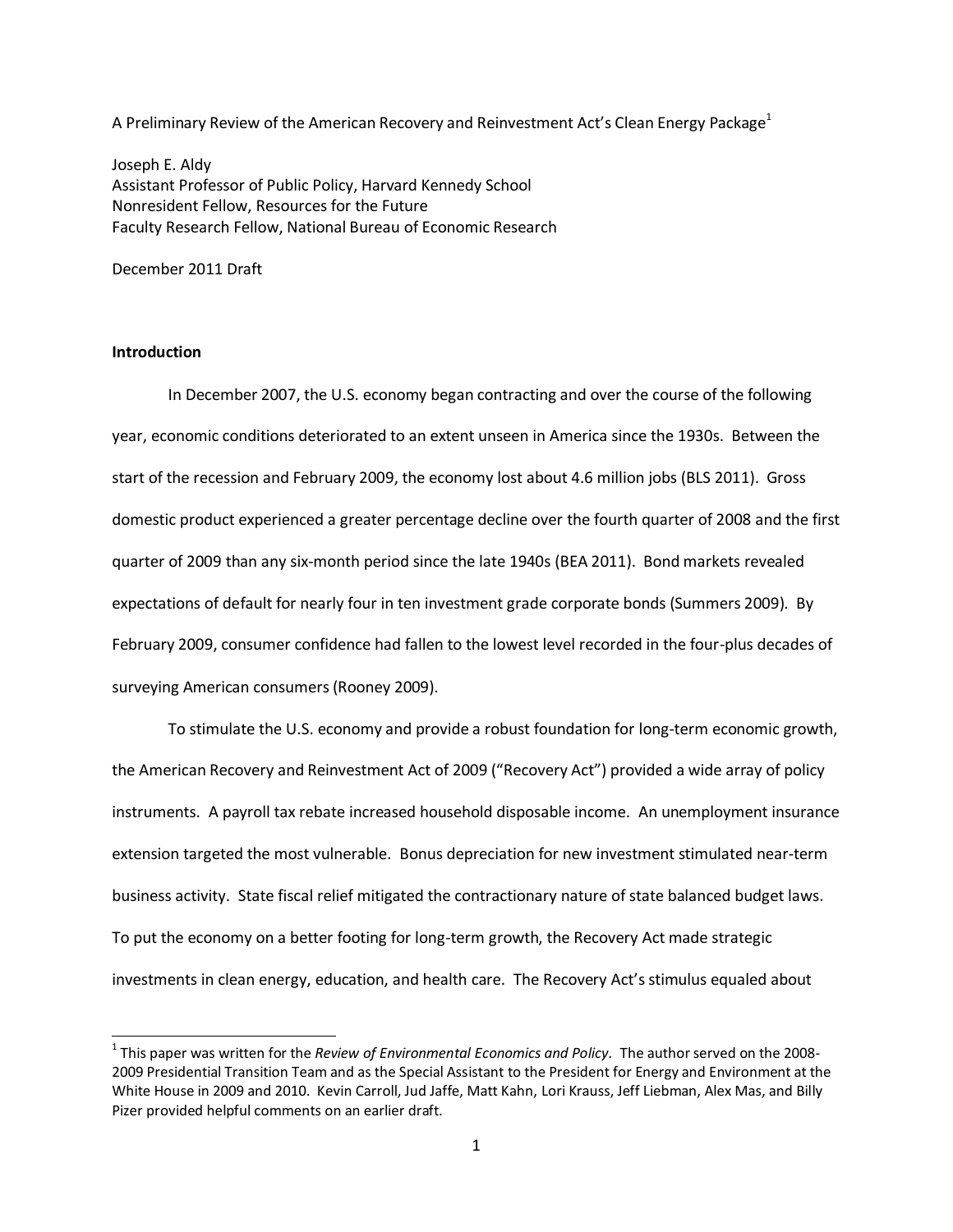5.5% of GDP over 2+ years and represented the "boldest countercyclical fiscal action in American history" (CEA 2009, p. 1). The Recovery Act included more than \$90 billion in strategic clean energy investments intended to promote job creation and promote deployment of low-carbon technologies (CEA 2010a; Figure 1). In terms of spending, the clean energy package has been described as the nation's "biggest energy bill in history" (New York Times 2009).

The strategic stimulus investment in clean energy served as the Administration's first major step in implementing President Obama's approach to advancing energy and climate policy. The short-term supply-side support for clean energy technologies made a significant down payment on the energy investment necessary to cut greenhouse gas emissions and reduce reliance on oil. The second step focused on ramping up R&D, through annual budgets and the Recovery Act, to improve the scientific foundation for new energy technologies. These first two steps complemented the President's proposal for an economy-wide cap-and-trade regime to cut greenhouse gas emissions more than 80% by 2050 and finance R&D and lower effective labor taxes through allowance auctions (Office of Management and Budget [OMB] 2009).

The Recovery Act represented an unprecedented investment in clean energy; in comparison, the Clinton Administration proposed a Climate Change Technology Initiative with \$6.3 billion spread over five years. The Recovery Act's \$90 billion in clean energy spending leveraged more than \$100 billion in private capital for investments in manufacturing, power generation, and the residential and commercial building sectors to advance the deployment of energy efficiency, wind, solar, geothermal, biomass, lowcarbon fossil fuel, and other technologies. Tailoring of policies to the challenges posed by the financial crisis drove investment in renewable power. Extending tax credits and providing grants for wind power generation resulted in a 60% increase in wind capacity in two years – an investment three times greater than forecast without the Recovery Act. In contrast, energy loan guarantees have not had a meaningful impact on the power sector and are neither sufficient nor necessary to mobilize renewable investment.

2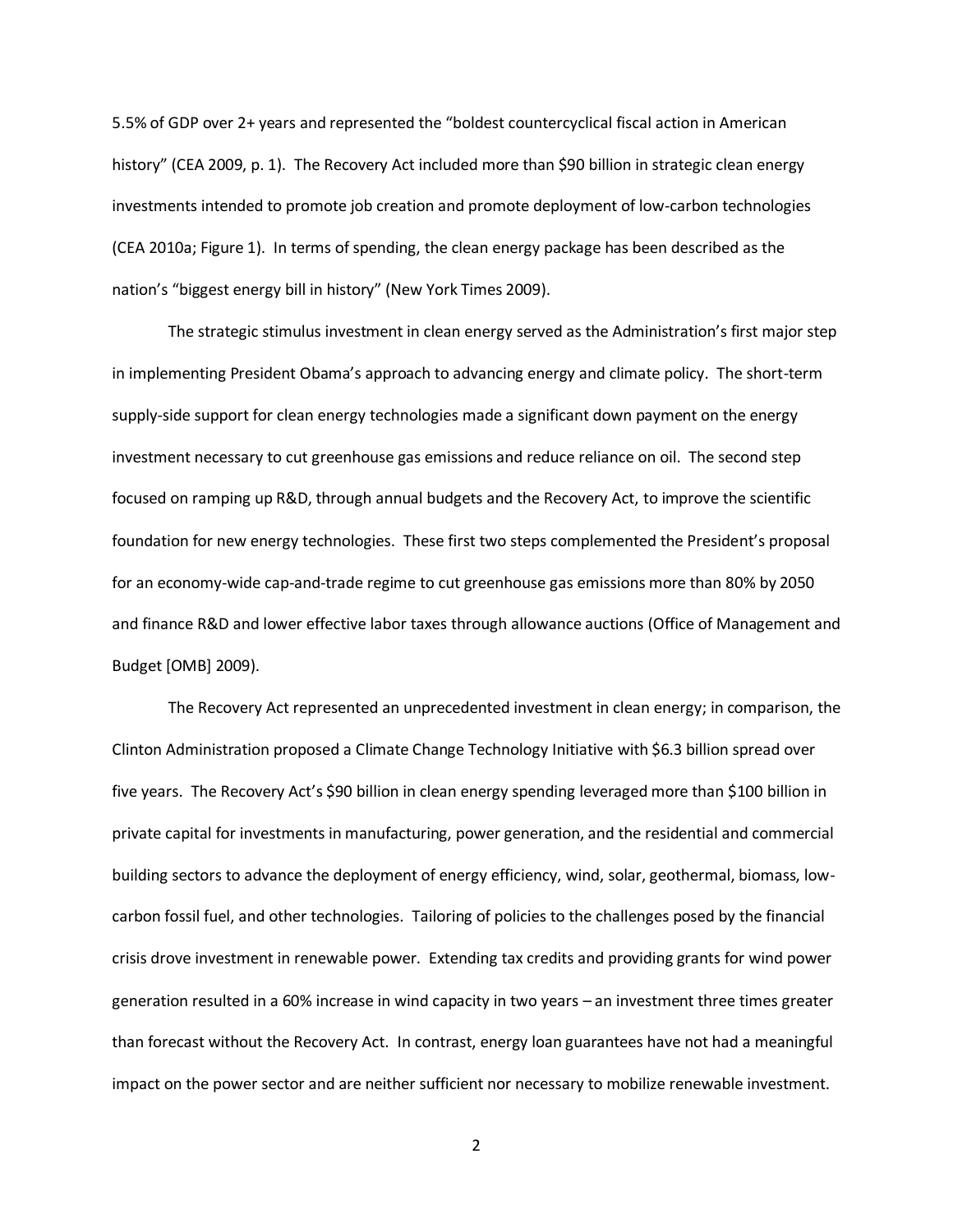To provide a preliminary assessment of the Recovery Act's clean energy package, this paper reviews the rationale, design, and implementation of the act. The first section surveys the policy principles for clean energy stimulus. The second section describes the process of crafting the clean energy package during the 2008-2009 Presidential Transition. The third section identifies the key elements of the Recovery Act's clean energy package. Then, the paper reviews the initial employment, economic activity, and energy outcomes associated with these energy investments. The fifth section provides a more detailed case study on the Recovery Act's support for renewable power through grants and loan guarantees. The final section concludes with lessons learned.

#### **1. Policy Principles for Clean Energy Stimulus**

Larry Summers spoke of the economic conditions that necessitated fiscal stimulus:

"Our policy approach started with a major commitment to fiscal stimulus. Economists in recent years have become skeptical about discretionary fiscal policy and have regarded monetary policy as a better tool for short-term stabilization. Our judgment, however, was that in a liquidity trap-type scenario of zero interest rates, a dysfunctional financial system, and expectations of protracted contraction, the results of monetary policy were highly uncertain whereas fiscal policy was likely to be potent" (Summers 2009).

Given weak aggregate demand and the already aggressive use of monetary policy tools, many economists considered the case for fiscal stimulus to be strong (Feldstein 2008; Stone and Cox 2008).

A well-designed fiscal stimulus aims to increase near-term economic output to make up at least some of the output gap without accelerating inflation. By increasing aggregate demand in the shortterm through deficit spending, the government tries to shift some consumption and investment from the future, when the economy is expected to be closer to full utilization of its resources than the current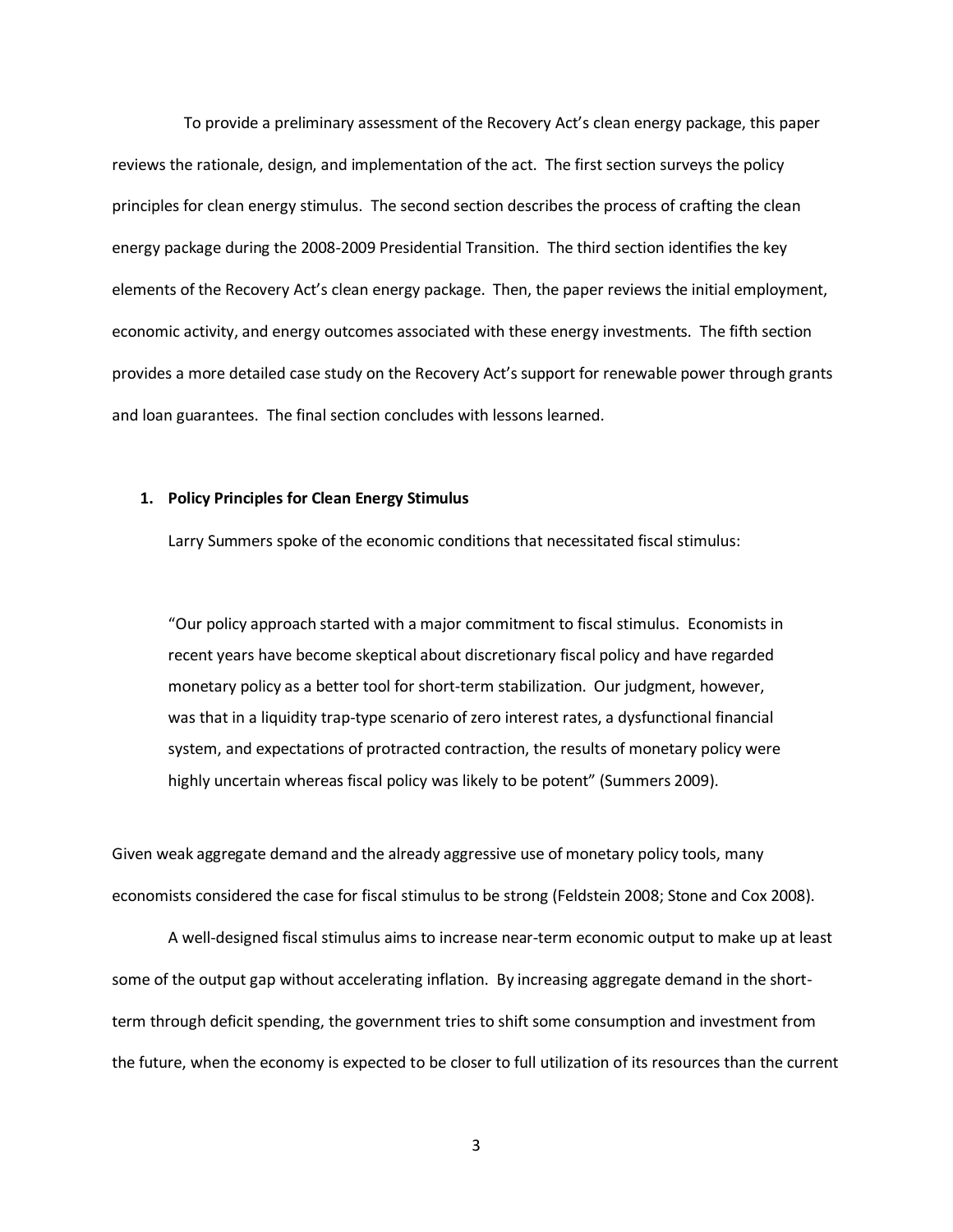time period. Given this objective for fiscal stimulus, several policy principles can inform the design of a stimulus package.

A number of economists recommended "timely, targeted, and temporary" fiscal stimulus (the "3 Ts"; Summers 2008, Bernanke 2008, Stone and Cox 2008, Elmendorf and Furman 2008).<sup>2</sup> A timely package pumps resources into the economy when it is most in need, i.e., when there is a large output gap. A timely stimulus would have ideally begun in 2008 and legislative enactment likely represented the most significant "avoidable delay" for fiscal stimulus (Auerbach et al. 2010).

A targeted package directs resources to the economy in a way that maximizes the stimulus bang for the buck. Those most adversely impacted by the recession are likely to benefit more from a given stimulus dollar and have a higher marginal propensity to consume, which increases the effective multiplier for that stimulus dollar. The Congressional Budget Office (CBO) Recovery Act assessment showed that government purchase of goods and services (e.g., many components of the clean energy package), has the highest estimated GDP multipliers, followed closely by transfers to state and local governments (e.g., highway construction) and transfers to individuals (e.g., unemployment insurance), while tax cuts yield lower multipliers because some of the untaxed income is saved for future consumption (CBO 2009).

A temporary package reduces the risk that the stimulus pulse becomes a long-term increase in deficit spending. The perception of permanent larger future deficits could weaken business confidence and potentially increase long-term interest rates, which would counter the stimulus package's intended effect in promoting economic activity (Summers 2008).

In addition to the 3-T principles for crafting fiscal stimulus generally, the design of a clean energy package should reflect policy principles specific to the objectives of the clean energy agenda. Investments in clean energy should target various externalities, in particular, carbon dioxide (CO2)

 $^2$  Summers (2009) revised his stimulus principles to "speedy, substantial, and sustained" in light of the policy delay in 2008 and the depth and breadth of the recession.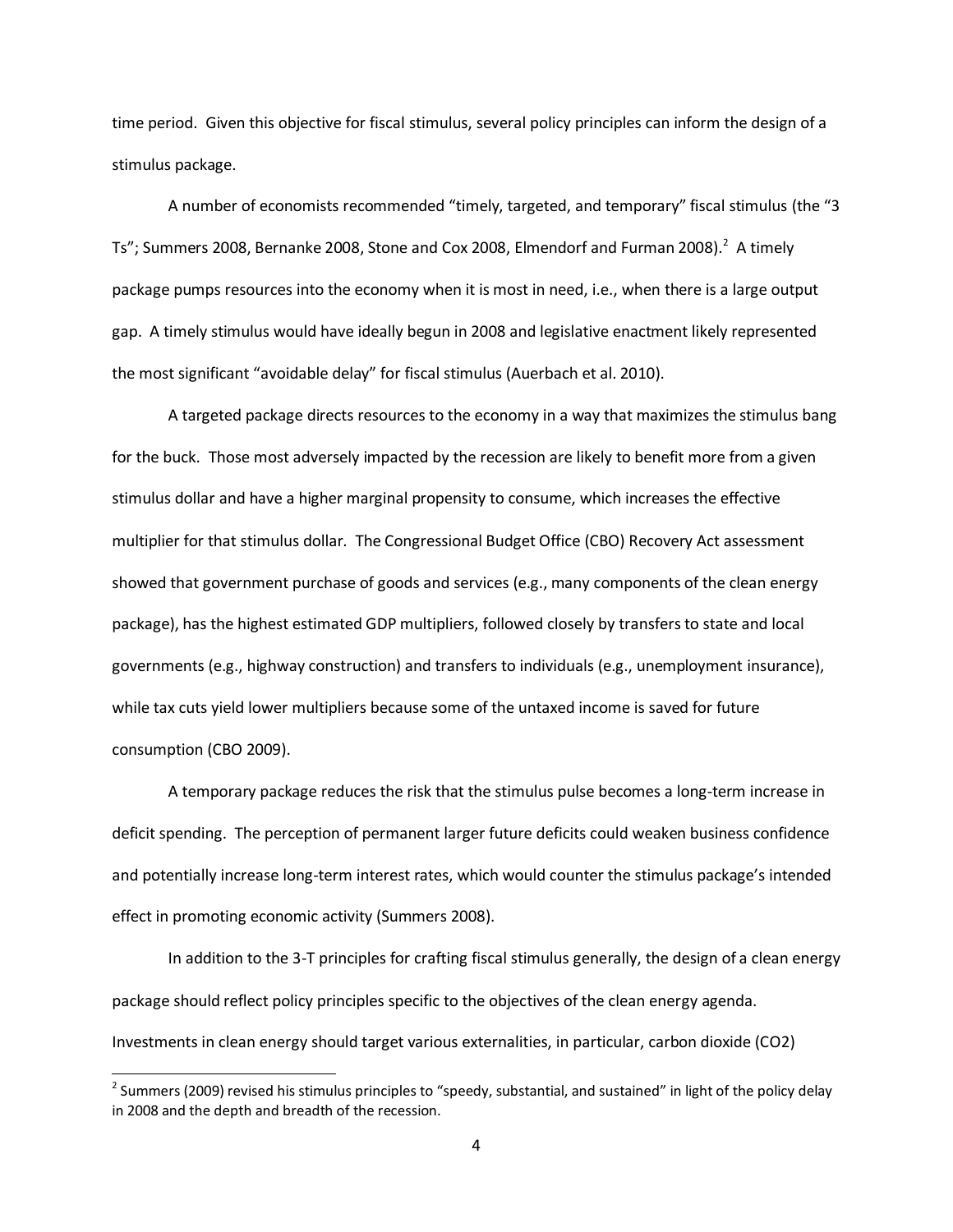emissions. While subsidies for zero-emitting sources and associated technology are not as efficient as taxing the emitting sources (Metcalf 2009b), the obvious policy constraint of a stimulus package focuses attention on subsidies. The public policy need to promote innovation due to the public good nature of knowledge suggests consideration of orienting stimulus funds to R&D as well. Effective targeting of subsidies to externalities requires the government to minimize resources for those projects that would have happened without public support (i.e., inframarginal subsidies) and resources for those projects that should never have happened (i.e., subsidies for projects that will very likely fail even with public support). Promoting a long-term transformation to a less polluting, more diverse and therefore more robust, energy economy also strengthens the foundation for long-term economic growth.

The challenge in crafting an effective fiscal stimulus reflects the effort necessary to weight these various principles. Some clean energy investments can be timely, substantial, and mitigate pollution externalities (e.g., grants for renewable power projects). Some clean energy investments, while substantial and combat climate change, would risk being neither timely nor temporary (e.g., nuclear power plant projects have licensing and construction timeframes on the order of a decade). In late January 2009, the Administration called on Congress to complete a stimulus package that would spend out 75% of the stimulus funds within 18 months (effectively by the end of Fiscal Year 2010). For some programs, this trade-off manifest in a longer "tail" for clean energy spending, i.e., stimulus activities occurring 18 months or more after passage of the Recovery Act, and for some others it meant exclusion from the stimulus package. In concert, these principles guided the design of the Recovery Act's clean energy package such that it focused on investments that could drive job creation and economic activity, while reducing carbon pollution.

#### **2. Crafting the Clean Energy Package**

5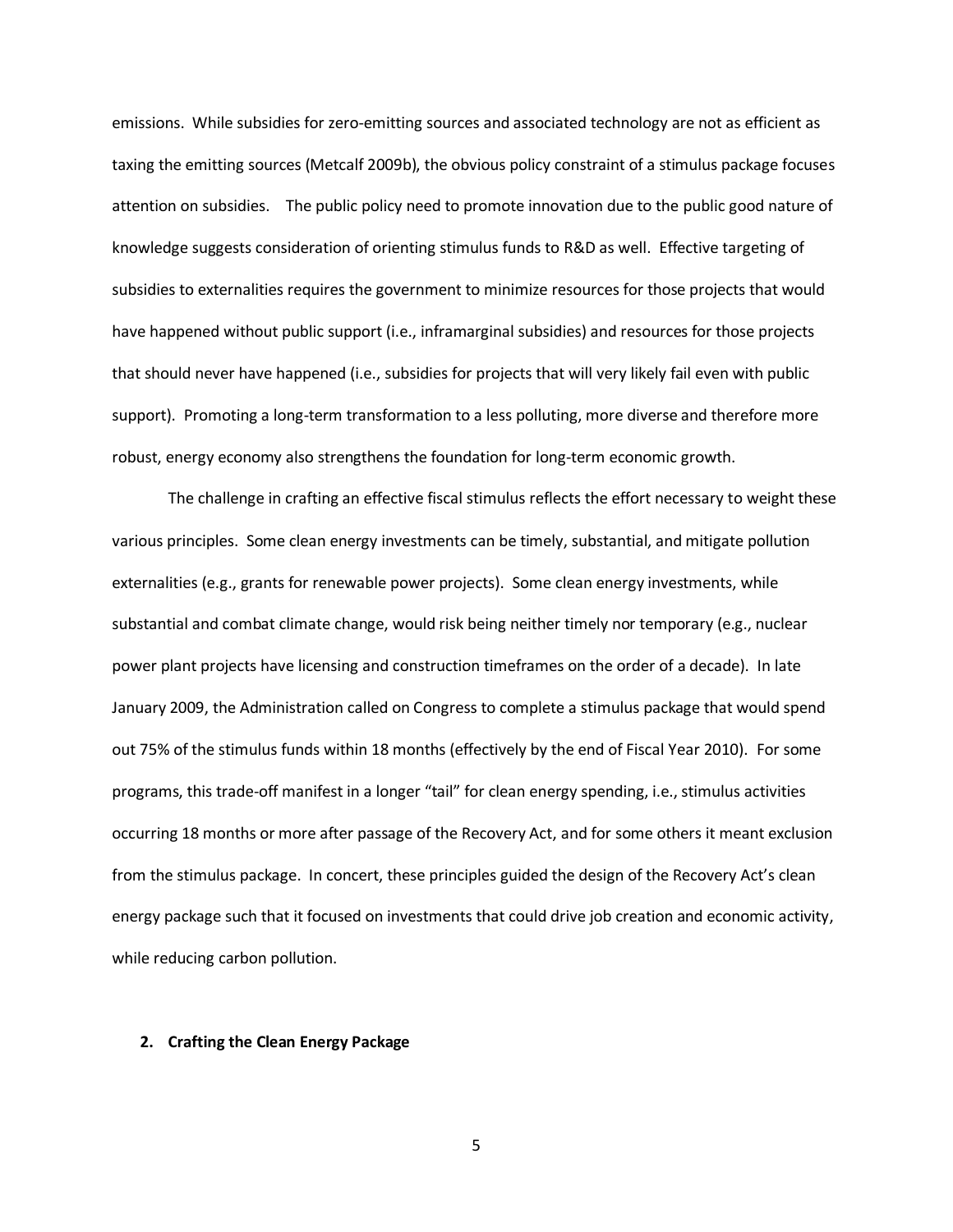Given the state of the U.S. economy in Fall 2008, it became evident that a significant stimulus bill would be a high priority for the next Administration. The weekend after the 2008 election, the energy and environmental policy group met as the formal Presidential Transition Team launched, and we began working on economic stimulus, near-term executive actions and decisions, and legislative priorities.

President Obama decided that the economic recovery proposal should include strategic investments in clean energy. The question then turned to the necessary size of the overall stimulus proposal and the size and composition of the clean energy package. Over the course of the Fall of 2008, the depth and breadth of the economic recession and our understanding of what could constitute an appropriately-sized stimulus evolved. In October, public statements for stimulus called for legislation on the order of \$150-\$300 billion (Smith and Ferraro 2008; Feldstein 2008). By the end of the 2008, some economists called for a trillion-dollar stimulus bill (Kinsley 2008; Krugman 2009). The changing headline figure for the size of the stimulus posed a challenge of scaling up some policy options and identifying a larger set of investments that could deliver well-targeted boosts to aggregate demand.

Within the context of this moving target, policy teams worked together during the Presidential Transition in an analogous manner to the post-inauguration White House policy process. The economic team, what would become the National Economic Council, coordinated the efforts to compile, review, and integrate ideas for economic stimulus, and worked closely with the "shadow" OMB team on traditional stimulus measures. The Transition policy working groups that evolved into the Domestic Policy Council, the Office of Health Reform, and the Office of Energy and Climate Change took the lead on education, health care, and clean energy packages. Shadow OMB and Treasury teams worked with the policy working groups to score and evaluate authorities for various proposed investments and tax

6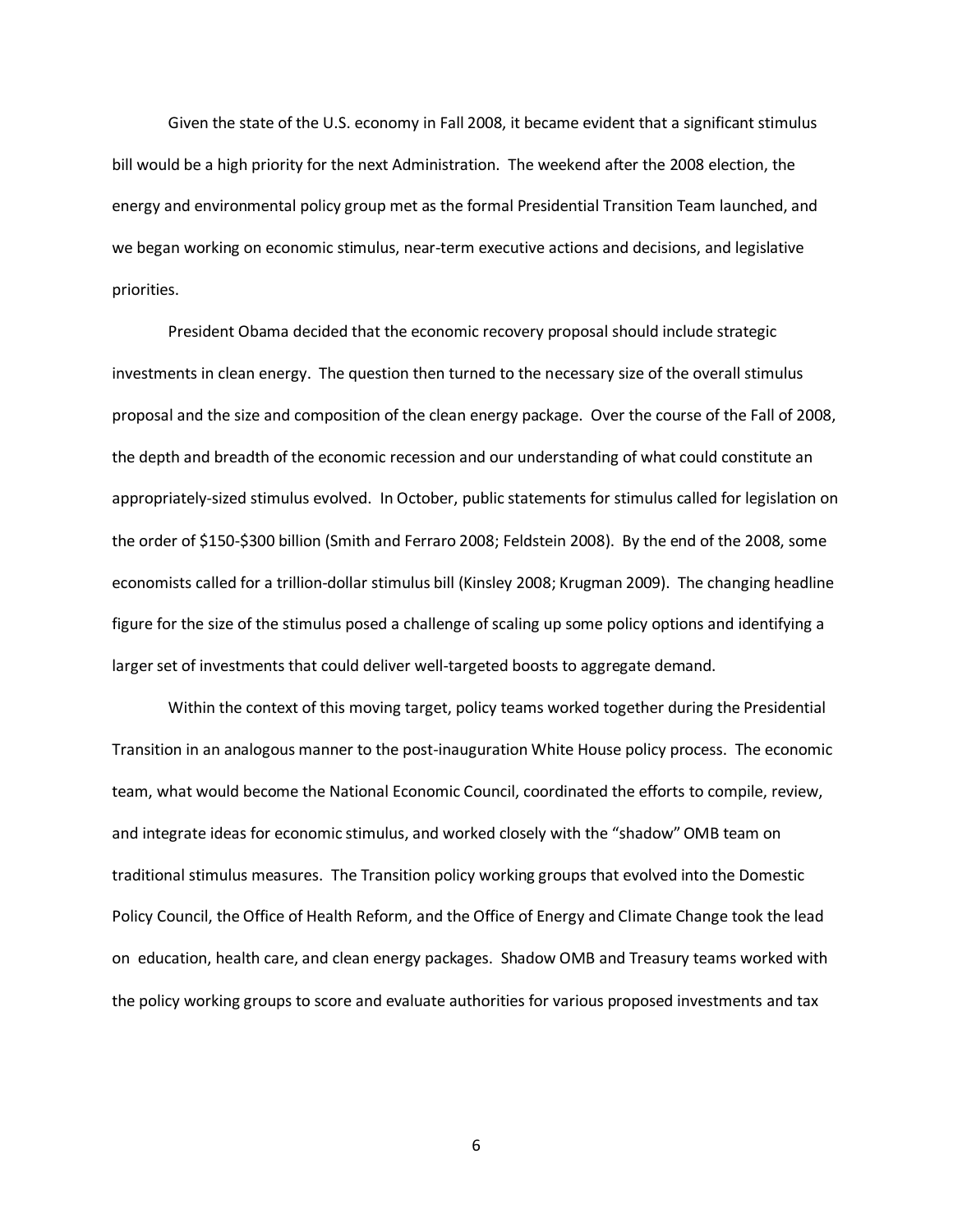expenditures. A shadow Council of Economic Advisers (CEA) team analyzed the proposals in terms of employment and economic activity.<sup>3</sup>

The energy and environmental working group evaluated a large number of policy proposals for economic stimulus. We identified campaign proposals that could be mobilized quickly. For example, extending the renewable power production tax credit, increasing the weatherization of low-income homes, ramping up energy R&D, advancing smart grid technology, and supporting clean coal technology reflected positions President Obama took during the campaign. We received many unsolicited ideas from NGOs, businesses, trade associations, academics, and private citizens. Several think tanks published their stimulus ideas (e.g., Hendricks and Goldstein 2008). During the Transition, we held many meetings with energy, environmental, and financial stakeholders to identify the areas of greatest need and ways to effectively address those needs.

In our assessment of stimulus proposals, we asked a variety of questions motivated by our stimulus policy principles. Are the projects "shovel ready?" Do implementing agencies have the staff, experience, and capacity to deploy new resources effectively and promptly, or should the Act enhance agency capacity? Will a ramp up of Federal support leverage private financing? Can the policies be implemented through existing authorities, or do we need new legislative authorities? Are these earmarks (which the President opposed)? How much bang for the buck, in terms of employment, economic activity, and changes in the energy system, are we getting? Do these policies reduce CO2 emissions?

As the economist on the Transition Team's energy and environmental working group, I served as the liaison with the shadow economic agencies. This role involved undertaking the initial economic and budgetary vet of all ideas that came to our working group before we decided whether to run them by the appropriate shadow economic team staff. This evolved into an iterative process, especially with the

 $^3$  CEA employed a common framework to estimate employment impacts across proposed Recovery Act policies and served as the sole jobs scorekeeper for the Transition Team.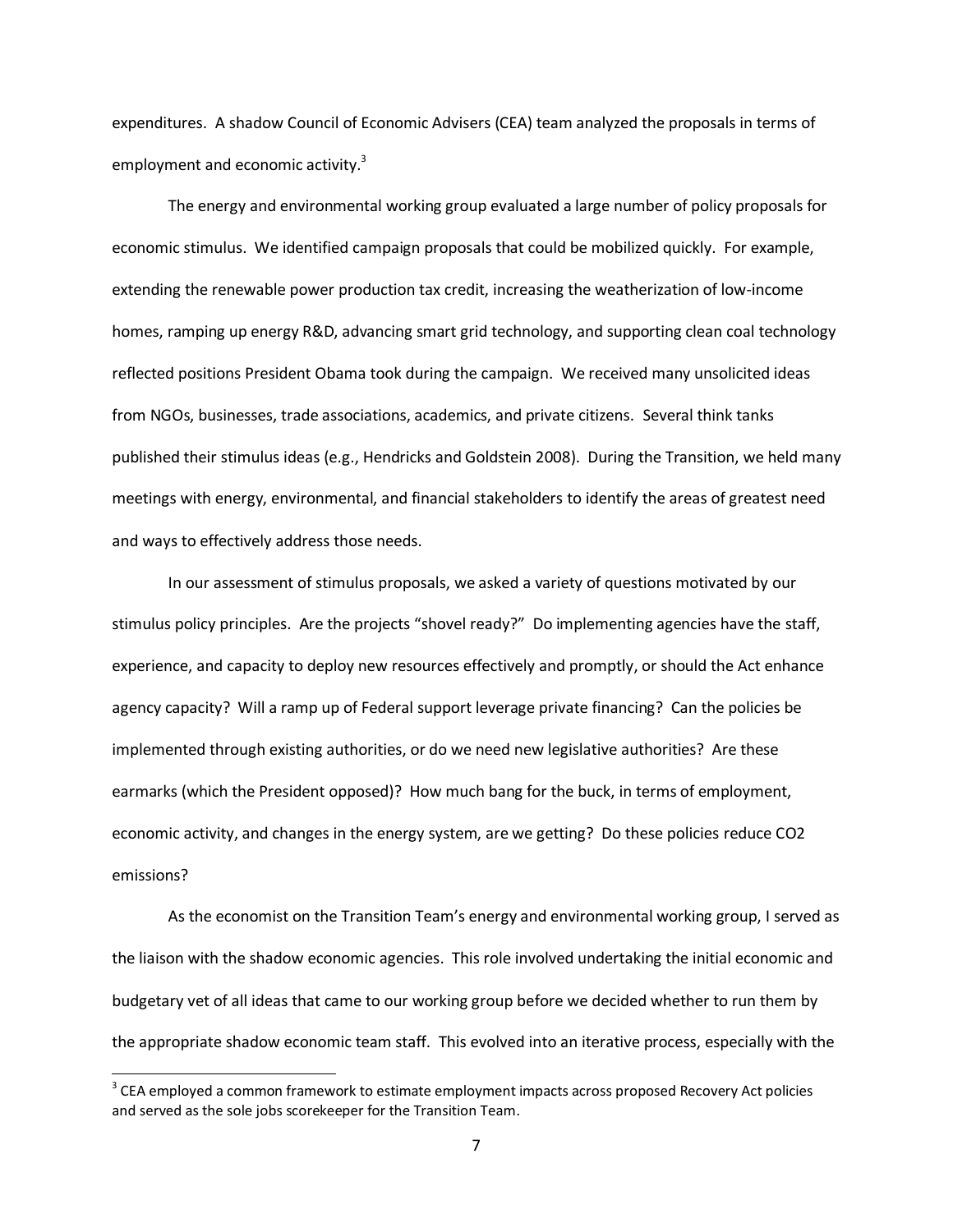shadow OMB, as we would discuss how to map a given energy investment objective to a policy instrument and an existing authority (or identify the need for a new authority), assess the quarterly spend-out rate, and then score the potential appropriation. As a reflection of how quickly the stimulus target moved during this time, in one meeting with the shadow OMB, I was informed that "we were not spending enough" on the clean energy package, which at that time was smaller than the final version in the Recovery Act. $^{\rm 4}$ 

In December 2008, Transition Team staff began to brief Congressional staff on initial details of the envisioned Recovery Act. We provided an overview of the clean energy package about a week before Christmas and subsequent staff-level negotiations continued over the next four weeks or so with energy and environmental appropriators and authorizers on spending provisions and Finance and Ways and Means staff on energy-related tax provisions. In our initial briefing for Congressional staff, we identified four thematic elements with specific policy highlights for the clean energy package:

- Efficiency: reducing government energy consumption through building retrofits; residential weatherization; state block grants;
- The Grid: deploying smart grid technology; enhancing transmission capacity in the Western Area Power Administration (WAPA);
- Transportation: supporting car battery manufacturing; investing in mass transit; accelerating replacement/retrofits of heavy-duty diesel engines; and,
- Clean Energy: promoting renewable power through production tax credits and loan guarantees; demonstrating carbon capture technology at coal plants.

The January staff-level negotiations included several long, intense meetings as we went through every detail of the proposed clean energy package. In this productive back-and-forth, we discussed

 $^4$  I have found no written evidence that any OMB official or staffer has ever uttered these words in the past.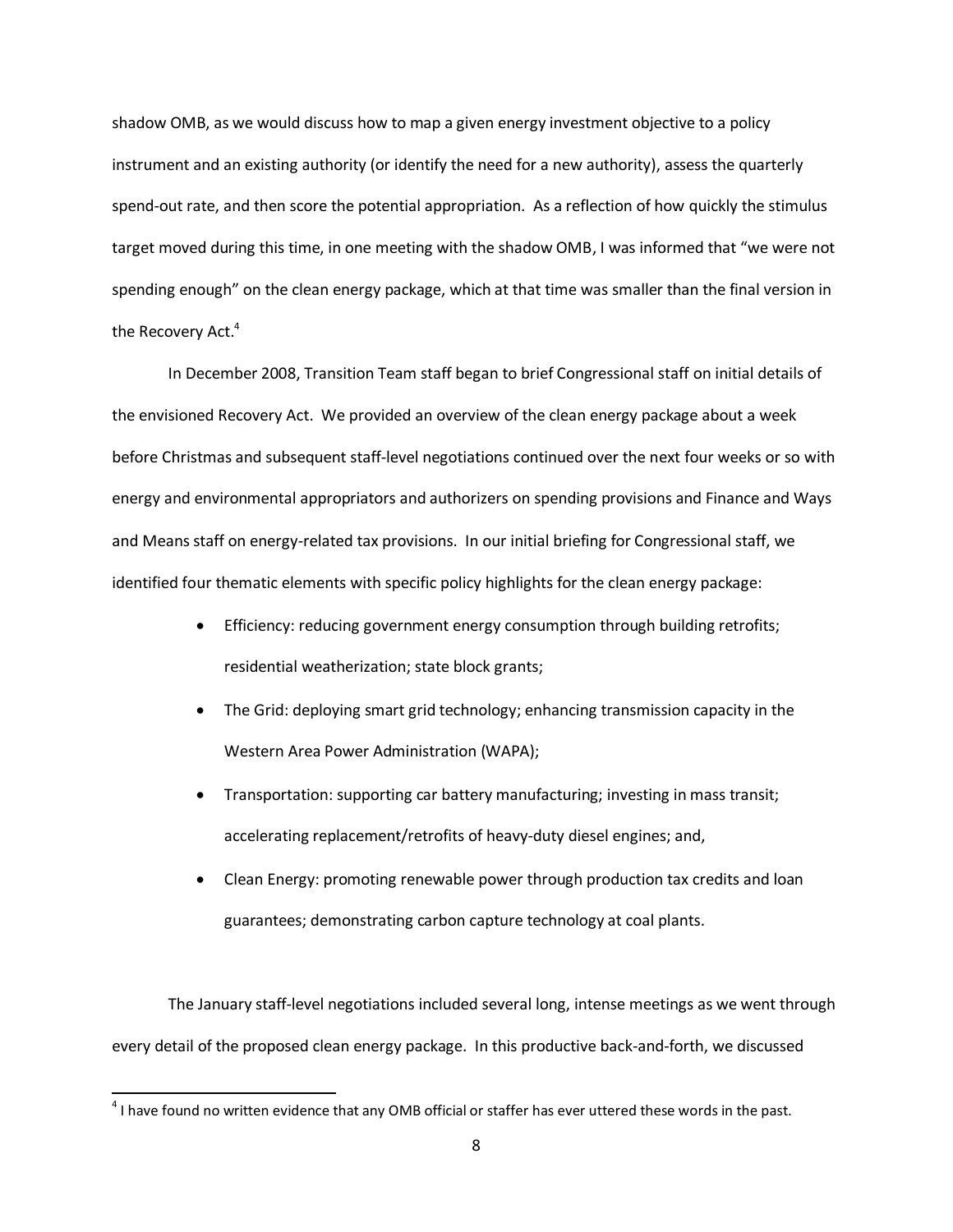policy priorities, spending levels, the applicability of existing authorities, and the need to draft new authorities. The general approach, energy priorities, and many specific proposals included in our initial December presentation were reflected in the clean energy package of the Recovery Act signed into law. The staff from the authorizing committees identified provisions in the 2005 and 2007 energy bills that we could employ and/or modify to achieve several of our policy priorities. In the case of the energy loan guarantee program, we worked with Hill staff to expand the program to support conventional renewable technologies in addition to innovative technologies covered by the existing section 1703 program. In some cases, we had an extensive discussion on the feasibility of spending a given level of resources on specific programs in a prompt manner. For example, appropriators raised questions about the rate of spend-out in a ramped-up weatherization program (which did spend out slowly in 2009). On some issues, Hill staff recommended alternative existing authorities to meet our desired policy priority. For example, in lieu of channeling all state energy monies through the State Energy Program, we agreed to split funding between this program and the Energy Efficiency and Conservation Block Grant program, which could deliver monies directly to local entities and set aside some funds for competitive grant purposes.

While the enacted version of the Recovery Act reflected our four major energy themes of efficiency, transportation, the grid, and clean energy, the grid-related stimulus provisions involved significant work with Congressional staff. Per the suggestion of Hill staff, we used, with some modifications, the smart grid provisions in Title XIII of the 2007 energy bill to advance the smart grid proposal. Some renewable power advocates in the stakeholder community called for an "interstate transmission highway system" of electricity transmission to enable remote renewable power resources to be brought to market (e.g., AWEA 2008). While some likened this investment in transmission to the investment in the Eisenhower interstate highway system, there are some fundamental differences that are important in the stimulus context. Unlike freeways, which rely almost exclusively on public

9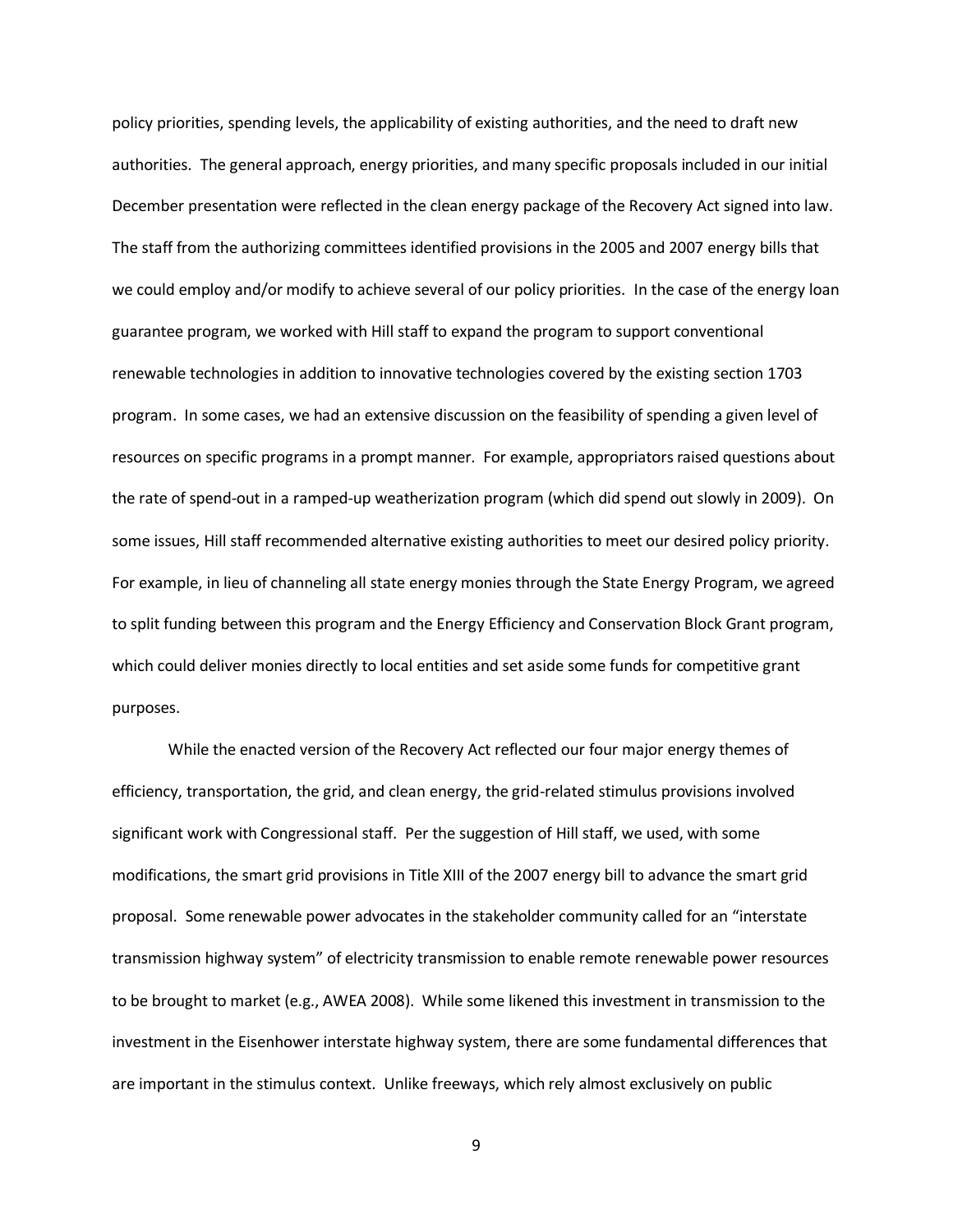financing, transmission has a well-established history of private financing with regulated economic returns through the setting of transmission fees on consumers' utility bills. For those regions in which public financing is relevant, as a result of the presence of Federal power marketing administrations, we worked to enhance the borrowing authority for WAPA and Bonneville to increase transmission capacity. Expanding the transmission system is constrained much more by siting (NIMBY) and cost-allocation issues than it is about the availability of financing. Thus, increasing monies for transmission may not necessarily overcome these non-financial constraints, and certainly not in a relatively short stimulus timeframe. While we discussed various ways in which Federal funds could be used to drive innovative thinking among states to resolve siting and cost-allocation issues, the lack of an existing legislative authority and the absence of a consensus around the design and effectiveness of such an idea rendered it moot.

The House of Representatives introduced H.R. 1, the American Recovery and Reinvestment Act of 2009, on January 26 and passed the bill on January 28. About two weeks later, after principal-level negotiations with the Senate resulted in a smaller bill, the House and the Senate passed the conferenced version of the bill, and President Obama signed the Recovery Act into law on February 17, 2009.

#### **3. Elements of the Clean Energy Package**

The Recovery Act provided more than \$90 billion in public spending and tax expenditures in support of clean energy activities (CEA 2010a). Support for renewable power generation exceeded \$25 billion and appropriations and tax expenditures dedicated to energy efficiency investments were nearly \$20 billion (Figure 1). Financing for transportation activities, including high-speed rail and mass transit (\$18.1 billion) and advanced vehicles, fuels, and battery technologies (\$6.1 billion), amounted to about \$24 billion. Grid modernization appropriations for smart grid deployment and borrowing authority for two power marketing administrations to finance transmission capacity topped \$10 billion. The

10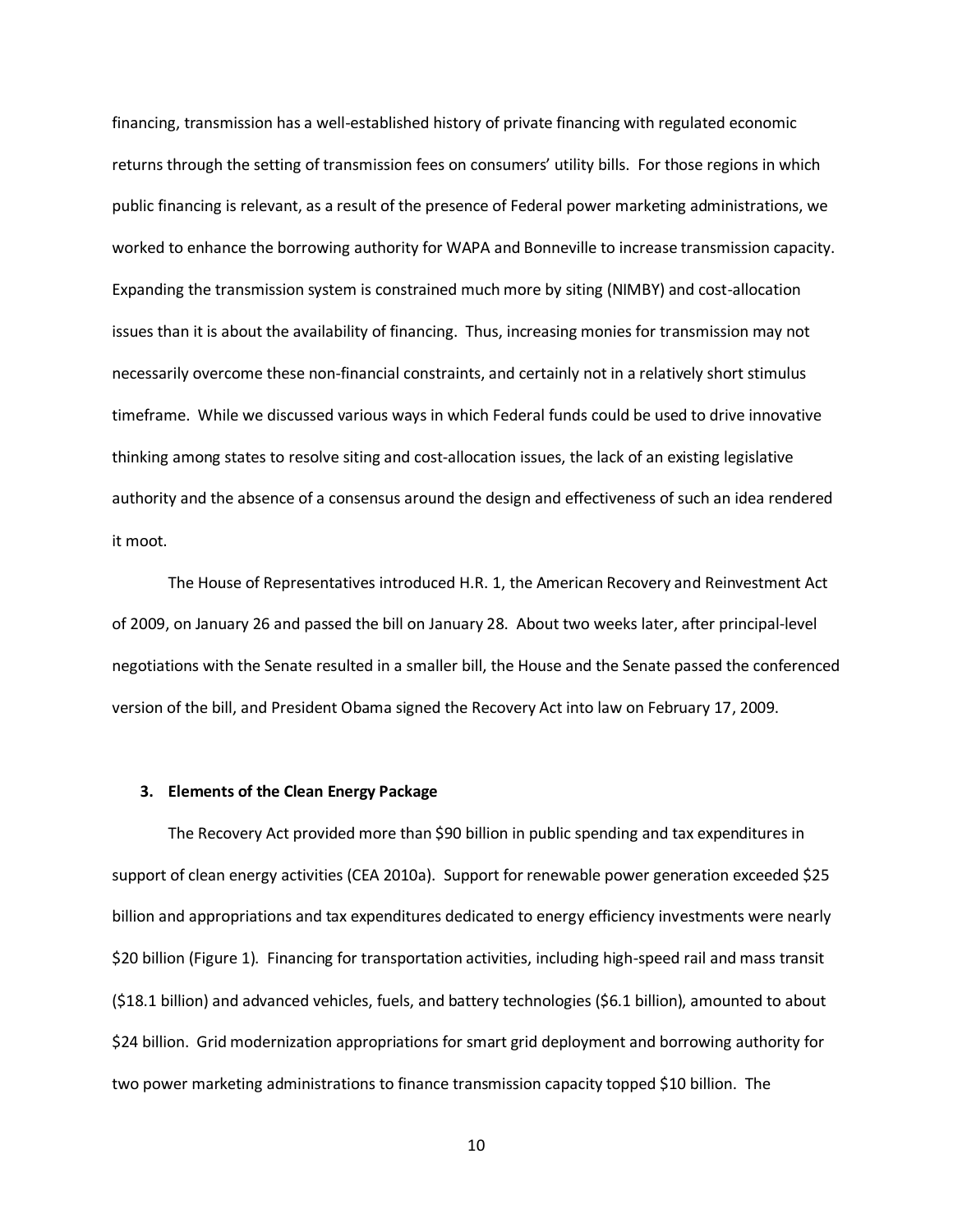remaining funding for clean energy targeted carbon capture and storage technologies, job training, and clean energy manufacturing. The Recovery Act clean energy package employed a variety of policy instruments to promote the deployment of new technologies, including grants, tax credits, subsidized bonds, R&D, etc. (Table 1).

The significant resources put new demands on a number of government agencies. In particular, the Department of Energy received Recovery Act appropriations for clean energy activities in excess of \$35 billion, which is more than triple the Department's Fiscal Year 2009 appropriation focused on civilian energy (i.e., excluding national defense-related activities and clean-up of Cold War era facilities). The focus on commercial technology deployment also required a reorientation of a department traditionally focused on science, applied research, and demonstration projects.

Some of the Recovery Act activities encountered delays and obstacles to prompt implementation. For example, competitive grant programs required time to draft Funding Opportunity Announcements, time for applicants to submit funding applications, and time for agency staff to evaluate applications and make grant decisions. The Recovery Act also included transparency provisions that demanded enhanced reporting and communication by implementing agencies and recipients of Recovery Act funds. While these provisions are critically important for accountability and evaluation of the effectiveness of Recovery Act programs, they also require time and resources to implement well.<sup>5</sup> Some Recovery Act programs, such as the State Energy Program, operate through the states, and the relevant staffing in a number of states had been cut prior to enactment of the Recovery Act as these states addressed their budget problems. The Recovery Act applied Davis-Bacon labor compensation rules to the Weatherization Assistance Program, which operates through state and local agencies. These rules require contractors and subcontractors to be paid local, prevailing wages, which

<sup>&</sup>lt;sup>5</sup> The websites <u>[www.recovery.gov](http://www.recovery.gov/)</u> and energy.gov/recovery-act provide extensive data on Recovery Act implementation, including some data on outcomes that could inform future research.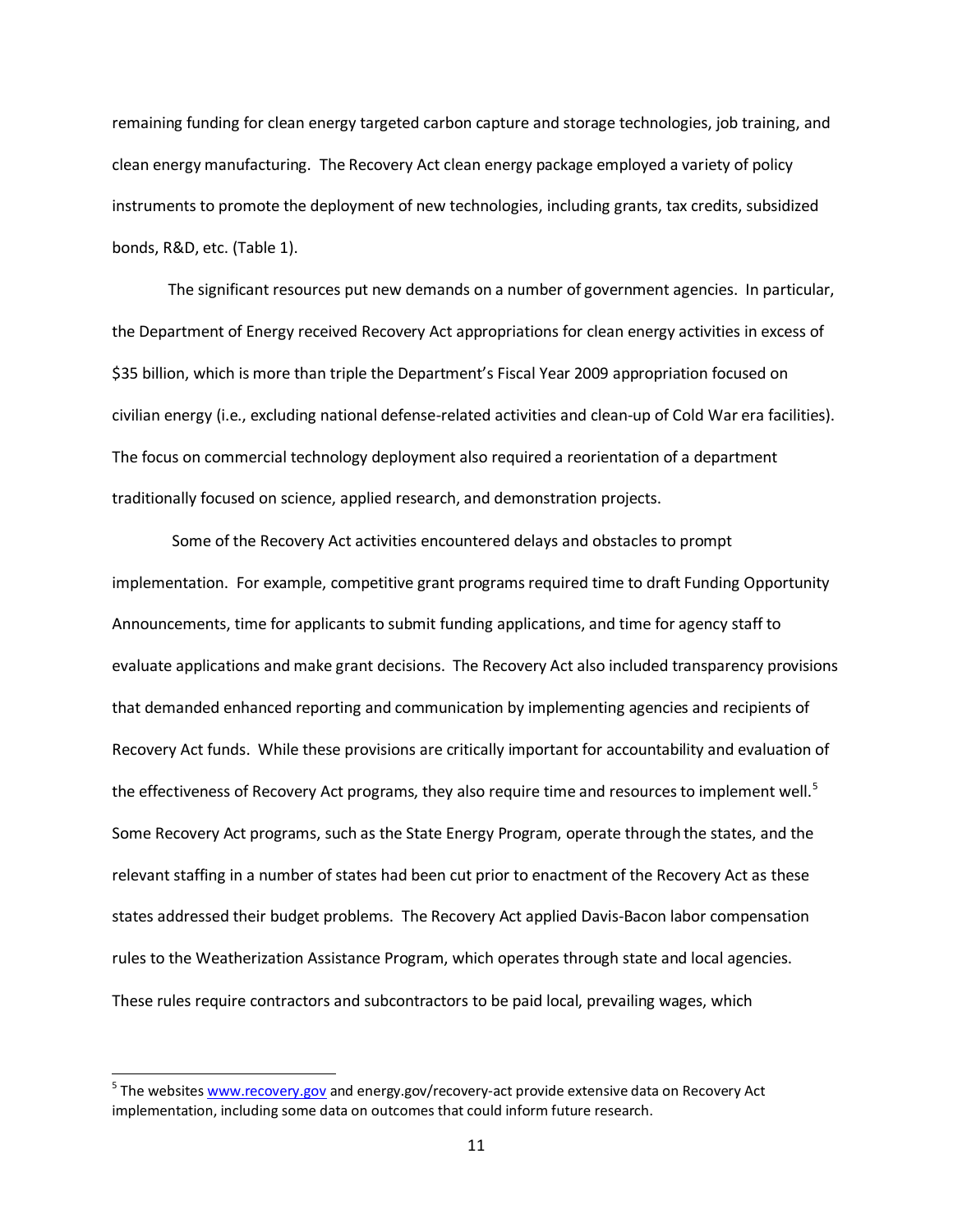necessitates a formal determination of the local, prevailing wage. This process delayed the roll-out of weatherization funds until the Fall of 2009.

#### **4. Initial Impacts of the Recovery Act and Clean Energy Package<sup>6</sup>**

The Recovery Act represented the largest economic stimulus in U.S. history. Through the end of 2010, the Federal government made about \$350 billion in spending outlays, \$260 billion in tax reductions, and obligated another \$125 billion of spending. The level of economic activity was 2.3 to 3.2% higher at the end of 2010 than it would have been in the absence of the Recovery Act according to the Council of Economic Advisers (CEA 2011). Independent analyses estimate that the Recovery Act increased the level of economic activity in this range, with some private sector estimates as high as 3.1%, and the high-end CBO forecast at 3.6% (CEA 2011). Employment levels were about 2.5 to 3.5 million higher at the end of 2010 than they would be in the absence of the Recovery Act according to CEA. CBO and private sector forecasts yield a very similar range as well (CEA 2011).

The clean energy package plays an important role in the Recovery Act's job creation. CEA (2010a) estimated that the entire clean energy package would support about 720,000 job-years through the end of 2012, representing about 10% of Recovery Act's 2009-2012 employment impact. Not surprisingly, the largest sources of job creation in clean energy are in renewable energy, energy efficiency, and transit, the categories of activity that received the largest share of stimulus funds (Table 2).

The Recovery Act leveraged significant "co-investment" from the private sector, state and local governments, and non-profits and universities. In the CEA (2010b) review of leveraging through the Recovery Act, about \$46 billion in clean energy investments leveraged more than \$100 billion in private

 $^6$  This preliminary Recovery Act assessment runs through December 2010.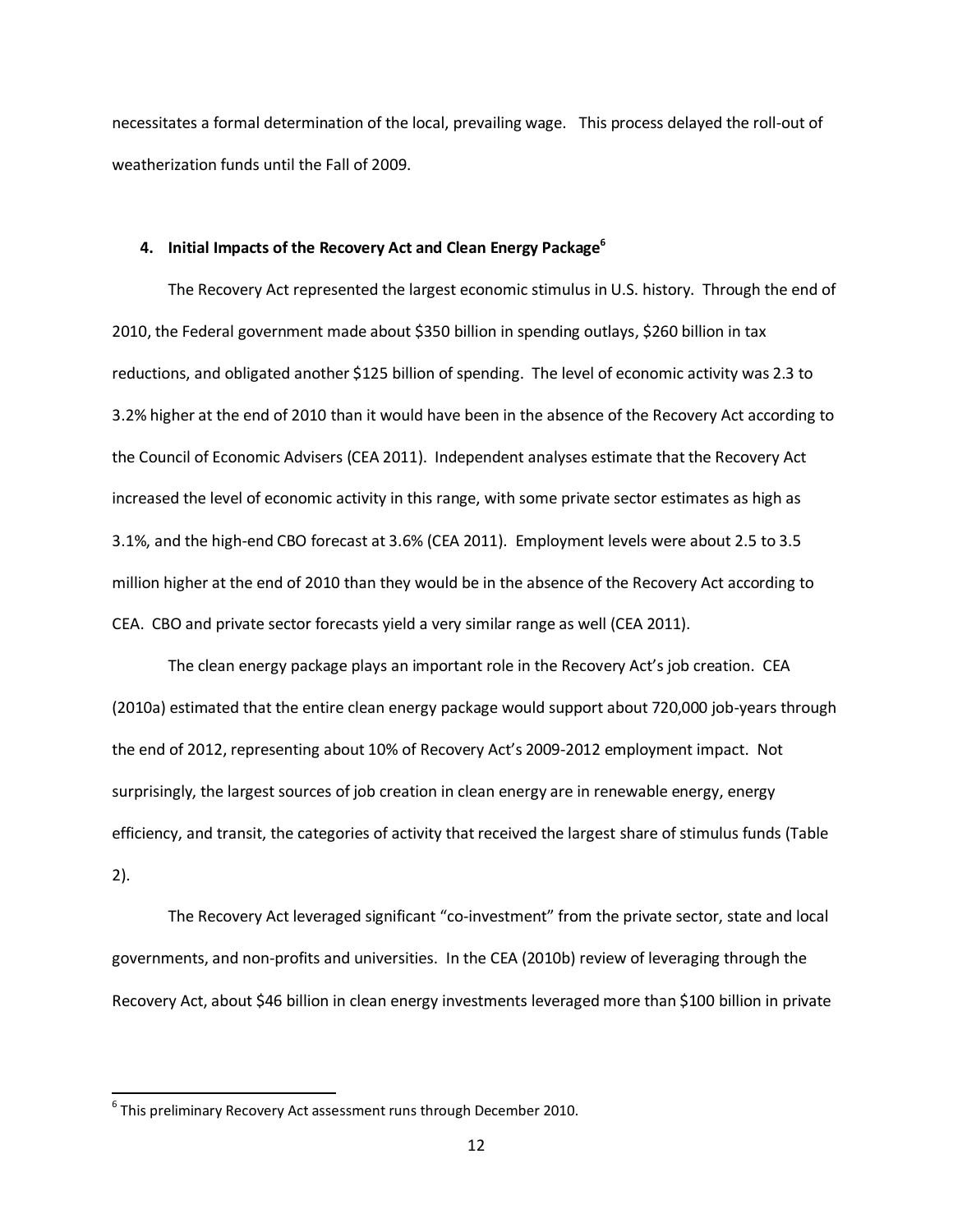sector and non-Federal government clean energy spending. This represents more than 37% of all leveraged co-investment identified in the Recovery Act by CEA.

The leveraging of non-Federal resources for clean energy investment takes several forms. Department of Energy cost-sharing grants for smart grid projects mobilized more than \$4.5 billion of coinvestment from a \$3.4 billion Recovery Act expenditure. The Recovery Act's clean energy manufacturing tax credit, with a total tax expenditure cap of \$2.3 billion, supported 183 manufacturing facilities with a co-investment of as much as \$5.4 billion.<sup>7</sup> Clean Renewable Energy Bonds, by providing interest subsidies through the tax code, leverage investment in renewable power for public and quasipublic utilities.

These energy investments have begun to drive changes in the energy system. The Weatherization Assistance Program encountered some initial delays, but the program weatherized nearly 300,000 homes in 2010 (triple the annual average over 2003-2007), and the Department of Energy expects to weatherize approximately 600,000 homes with Recovery Act funding.<sup>8</sup> The Act increased the per residence spending cap from \$2,500 to \$6,500 to account for changes in material costs over time and to provide resources for more extensive energy efficiency improvements. While a variety of engineering-based studies suggest that the weatherization program's efficiency improvements could meaningfully reduce energy consumption and energy bills, additional economic research could better estimate the potential energy-related benefits of the weatherization program.

President Obama set an ambitious goal to double non-hydroelectric renewable power generating capacity within three years based on the Recovery Act. $^9$  The EIA (2009) "no stimulus" reference case forecast wind capacity to grow from about 25,000 megawatts in 2008 to 29,300

l

<sup>&</sup>lt;sup>7</sup> Department of Energy Press Release. "Fact Sheet: \$2.3 Billion in New Clean Energy Manufacturing Tax Credits," January 8, 2010.

<sup>&</sup>lt;sup>8</sup> Department of Energy Press Release. "Secretary Chu Announces Major New Recovery Act Milestone: 300,000 Homes Weatherized," January 19, 2011.

<sup>&</sup>lt;sup>9</sup> President-Elect Obama's Speech on American Recovery and Reinvestment, January 8, 2009, [http://change.gov/newsroom/entry/dramatic\\_action/,](http://change.gov/newsroom/entry/dramatic_action/) accessed August 8, 2011.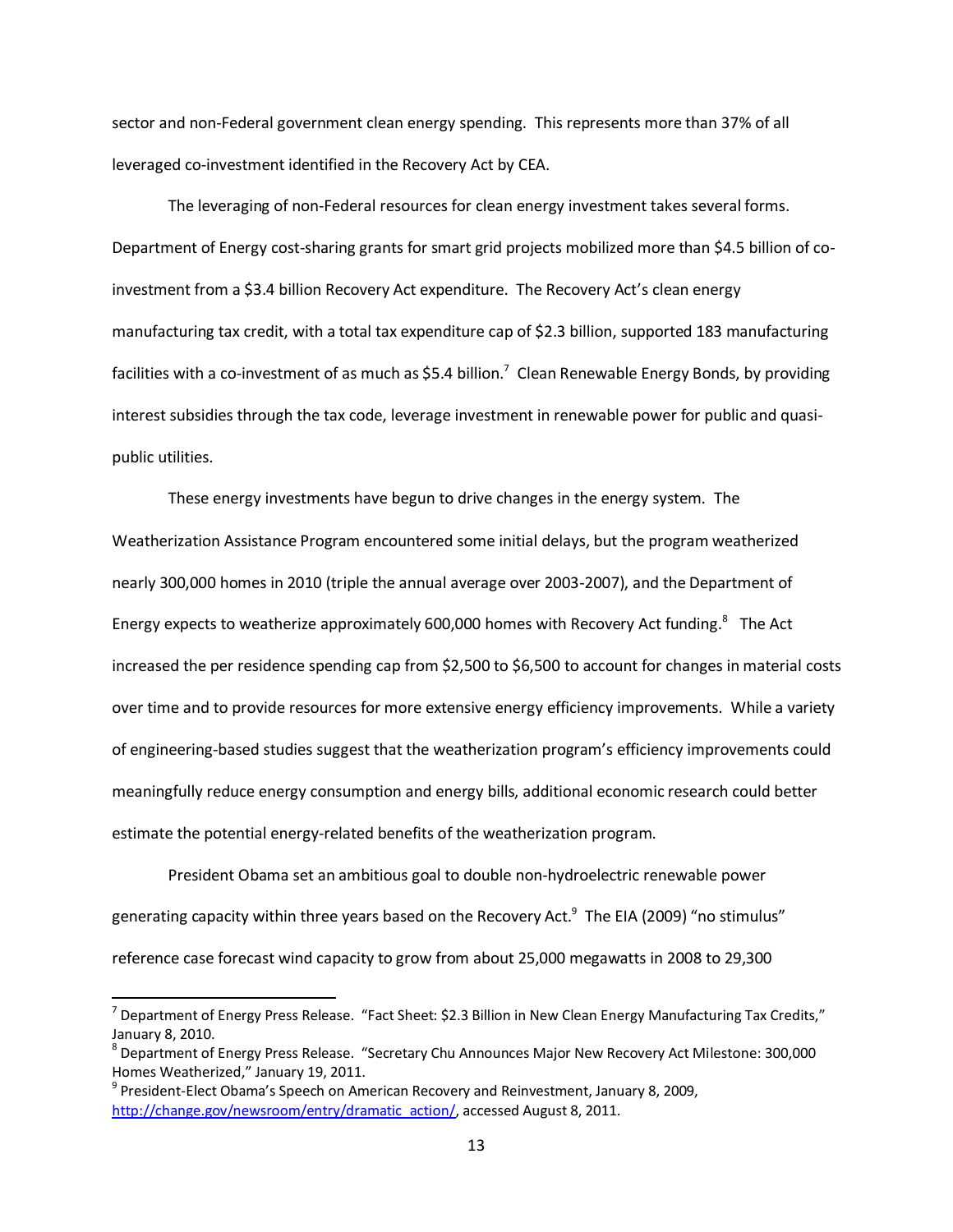megawatts in 2010 and reach 40,000 megawatts no sooner than 2030. The Recovery Act promoted renewable power through tax credits, grants, loan guarantees, and accelerated depreciation. By the end of 2010, U.S. wind generating capacity increased about 60% over two years to 40,000 megawatts, tripling the investment forecast under business as usual (Figure 2). Wind power generation increased from 55 billion kilowatt hours in 2008 to 95 billion kilowatt hours in 2010 and is forecast to exceed 115 billion kilowatt hours in 2011 (EIA 2011). Likewise, grid-connected photovoltaic solar power capacity in 2010 is triple end-of-2008 capacity, and double the amount of growth in solar capacity forecast in the "no stimulus" reference case (Figure 3; EIA 2009).

In addition to the objective of spurring job creation, the clean energy package focused on investments that would reduce CO2 emissions. While total power generation in 2010 was nearly identical to generation in 2008 (EIA 2010, 2011), 2010 power sector  $CO<sub>2</sub>$  emissions fell nearly 4.5% below 2008 levels (6% below 2005 levels).<sup>10</sup> Some of this decline reflected coal-to-gas fuel switching, but total fossil fuel power generation declined 1.6% reflecting the increasing share of renewable power over this two-year period.<sup>11</sup> The increasing share of renewable power reduced power sector emissions by about 2%, representing 43 MMTCO2 fewer emissions in 2010.

#### **5. Case Study: Promoting Investment in Renewable Power**

The Recovery Act dedicated the largest share of the clean energy package to support renewable power generation. This section describes and compares the design and performance of the two primary Recovery Act policies focused on promoting renewable power: the 1603 grant program and the 1705 loan guarantee program.

l

 $^{10}$  The author estimated 2010 power sector CO2 emissions based on reported 2010 power generation by fuel type and 2009 average CO2 intensity by fuel type.

<sup>&</sup>lt;sup>11</sup> Nuclear power generation was virtually unchanged over 2008-2010.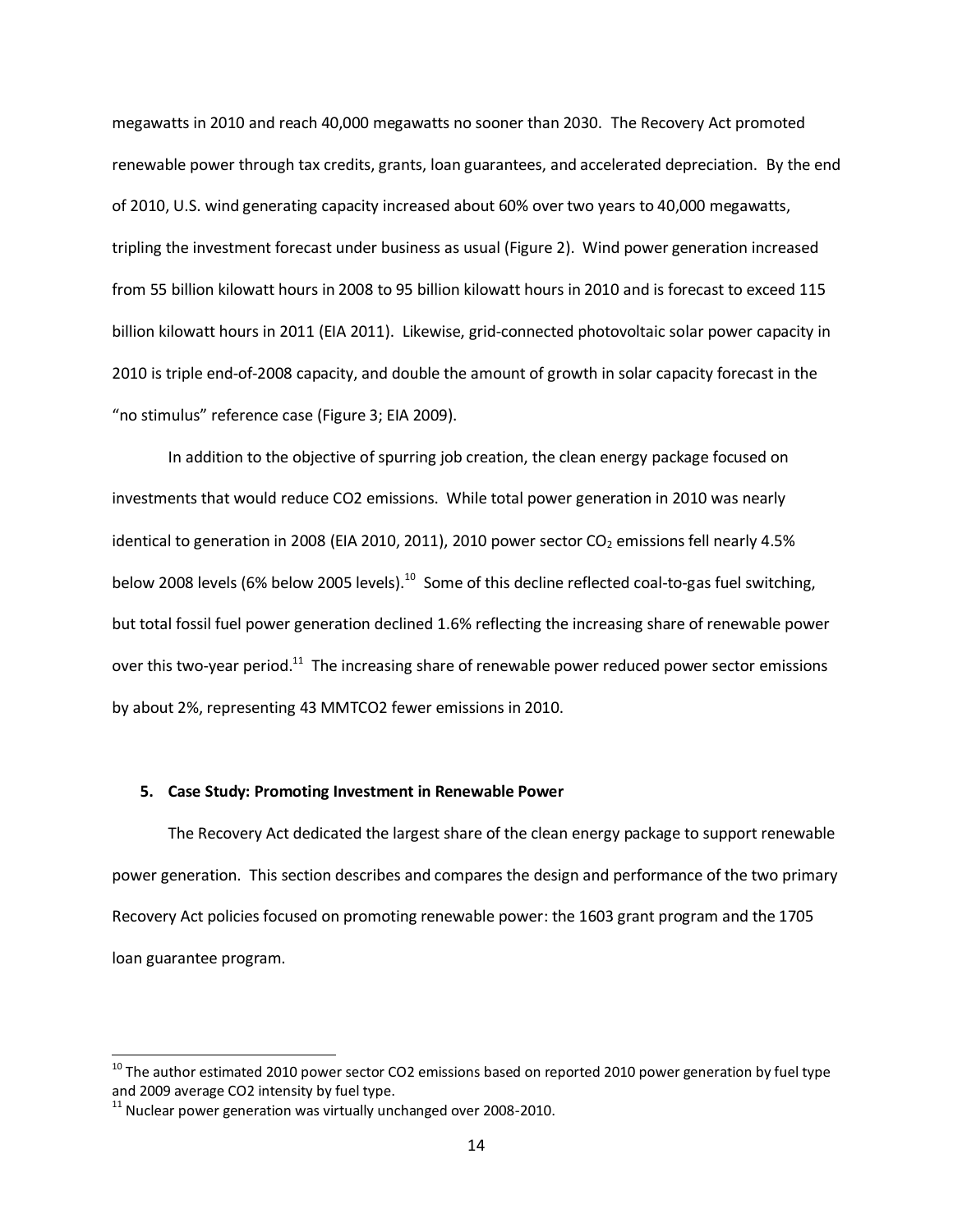The prospects for renewable power investment in late 2008 were poor due to three market obstacles. First, project developers faced uncertainty regarding the status of the production tax credit (PTC) for wind, geothermal, and most other forms of renewable power and the investment tax credit (ITC) for solar power projects that were set to expire on December 31, 2008. In October 2008, these tax credits were extended for one year for wind, for two years for most other renewables, and for seven years for solar. While the PTC has subsidized wind power since 1992, the three occasions in the 2000s when the credit lapsed, investment in new wind generating capacity collapsed (Metcalf 2009a). The PTC provides a tax credit of 2.2¢/kWh of wind generation for the first ten years of a facility's operation.<sup>12</sup> Solar projects are eligible for an ITC that is equal in value to as much as 30% of investment costs. The one-year extension in late 2008 provided the wind industry a brief reprieve, but it would not spur much new investment in projects with year-plus development cycles.

The second investment obstacle reflected the challenge project developers faced in taking advantage of tax credits. A start-up company, a foreign corporation, or other businesses with little income tax liability necessary to claim tax credits would go to the "tax equity" market in order to use a PTC or ITC. Raising tax equity involved entering into a financial partnership with a passive partner that provides equity and in return would claim the tax credits, accelerated depreciation benefits, and other tax benefits against its taxable income. Given the size of the required income tax liability, large financial corporations (e.g., AIG and Lehman Brothers) typically provided tax equity to renewable project developers. During the financial crisis, the number of tax equity suppliers and the amount of tax equity fell by more than half (U.S. PREF 2010), while the cost of tax equity to project developers, reflected by the return on tax equity paid to the supplier, increased from about 7% to 15% (Schwabe et al. 2009). Thus, a tax credit extension could have had a very limited impact on renewable investment in a shrinking tax equity market.

 $12$  The PTC is indexed to inflation. It is lower for some other types of renewable power.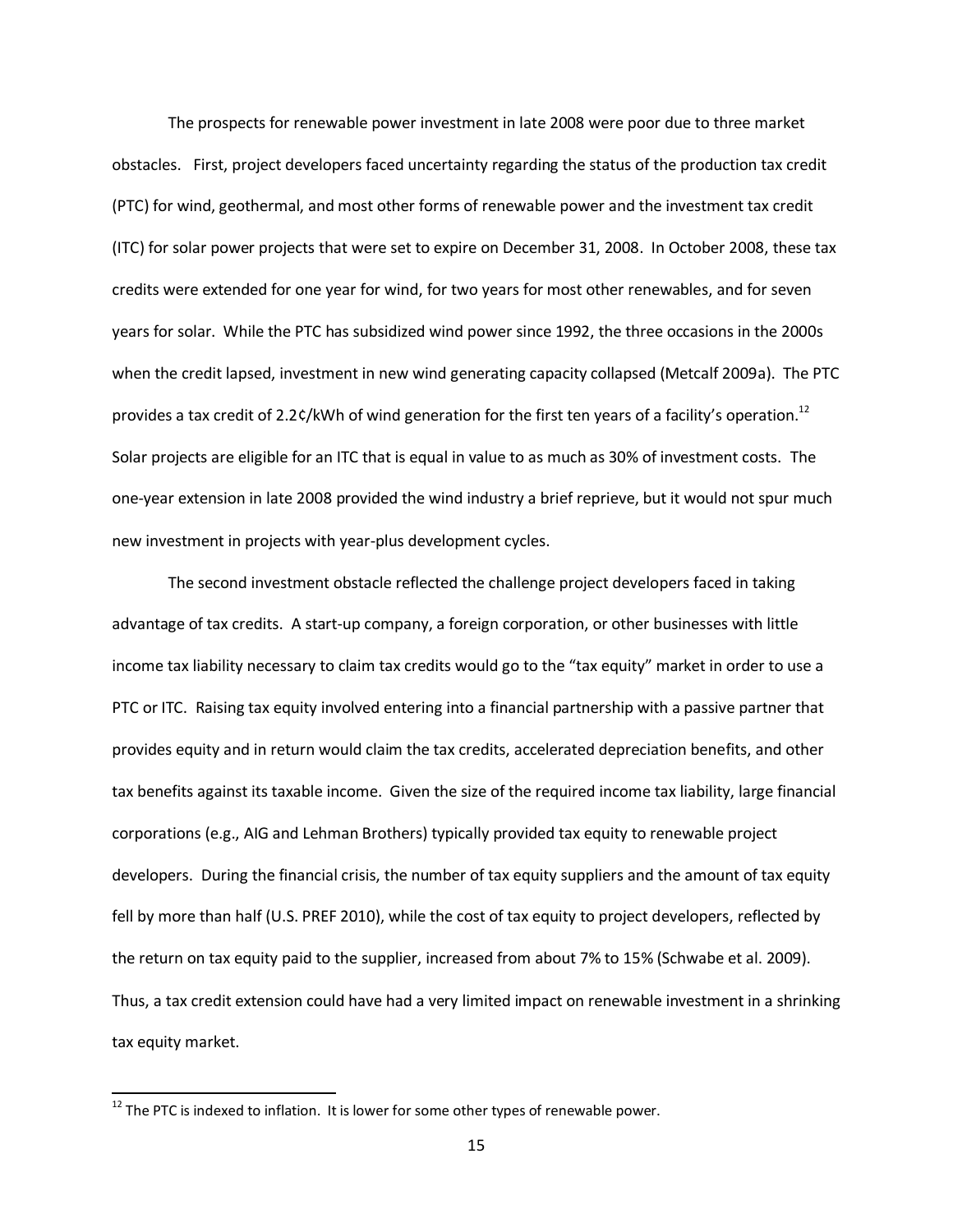The third investment obstacle was the tightening credit market. In meetings during the Presidential Transition, several project developers claimed that they could not raise new project debt for conventional wind farm development. The question is whether this reflected: (a) general credit tightening across the economy that could be addressed through Federal Reserve or Treasury (TARP) operations; (b) the shrinking tax equity market; or (c) lender risk aversion specific to large, long-tenor projects, such as power plants.

In response to these economic challenges, the Recovery Act extended the PTC for three years and created two new programs to spur renewable power investment: the 1603 grant program and the 1705 loan guarantee program. The 1603 grant represented a subsidy for investment in new renewable generation capacity. Under the Recovery Act, a developer for a PTC-eligible project could choose among the PTC, a 30% ITC, or a 1603 cash grant equal to 30% of investment costs (and solar developers could choose between the ITC and a 1603 cash grant).

The Recovery Act's 1705 loan guarantee program represented a modification of the existing section 1703 energy loan guarantee program created in 2005. The new program supported conventional renewable power, transmission, and biofuel projects, as well as innovative technologies eligible for loan guarantees under the 1703 program. The Recovery Act appropriated \$6 billion to the 1705 program so that the Federal government would pay for the credit subsidy associated with loan guarantees.<sup>13</sup> By providing loan guarantees, this program could make dept capital available and lower the costs of debt for commercial renewable project developers.

The 1603 grant and related tax credit extensions have been successful on several dimensions. First, the extension of the tax credits enabled longer-term planning by removing uncertainty about Federal support.

 $^{13}$  After Congressional rescissions in June 2009 and August 2010, the 1705 program had \$2.5 billion in appropriations.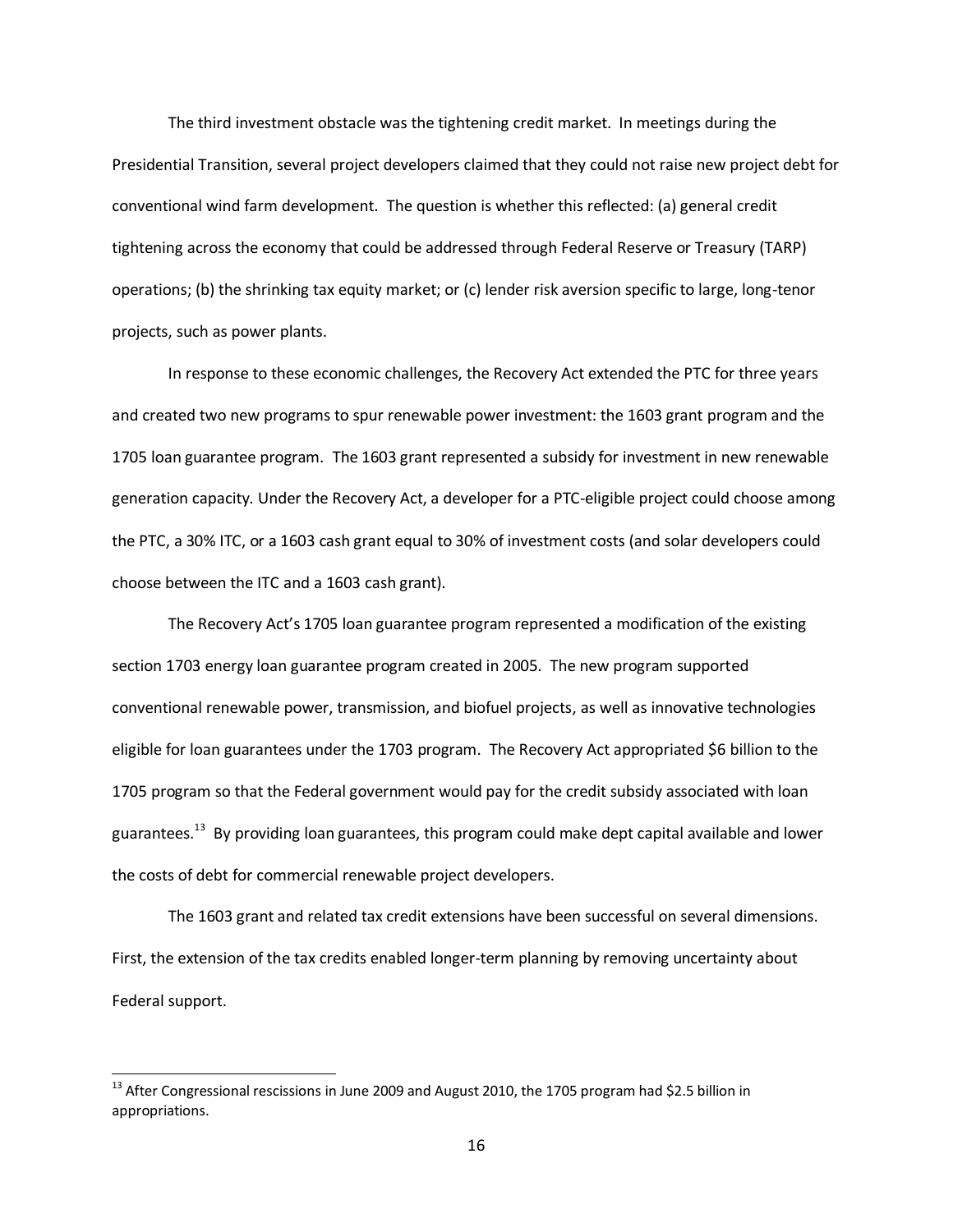Second, thousands of renewable power projects entered into service and claimed the grant in 2009 and 2010 (Table 3). The 1603 grant program supported investment in every state and enabled nearly 12,500 megawatts of capacity. In contrast, the 1705 loan guarantee program closed on only eight projects through December 31, 2010; four of these focused on renewable power generation (the balance are for manufacturing facilities and energy storage). The 1705 loan guarantee program did not close on any deals on renewable power generation in 2009, when wind investment experienced its best year to date. Renewable project sponsors that have a conditional commitment or a closed deal for a 1705 loan guarantee are expected to claim a 1603 grant or an underlying tax credit.

Third, the 1603 grant program processes applications with a lean administrative team in a timely and transparent manner. With a small team of Treasury and Energy staff (Table 3), $^{14}$  the 1603 grant program typically makes decisions on grant applications within four to six weeks, and is required to do so legally within 60 days of receipt of an application (Martin. et al 2009). In contrast, the 1705 program involves many more staff and takes six months or more to evaluate and work with a project developer before reaching a loan guarantee decision. This difference in timing reflects fundamental differences in the approaches of these two policies. The 1603 grant program confirms that a given project qualifies for a grant – i.e., it employs an eligible renewable technology and that it has entered into service – and then awards a grant. In the 1705 loan guarantee program, the government effectively becomes another financial partner in a project and the staff must negotiate extensive term sheets with project sponsors. Many issues can complicate this effort – e.g., local, state, and Federal permitting and licensing reviews, finalizing engineering, procurement, and construction contracts, status of long-term power purchase agreements, lifetime project monitoring, etc. – that are by definition resolved when a project enters into service and can be considered for a 1603 grant.

 $^{14}$  While Treasury administers the 1603 grant program, the Department of Energy assists Treasury in reviewing applications.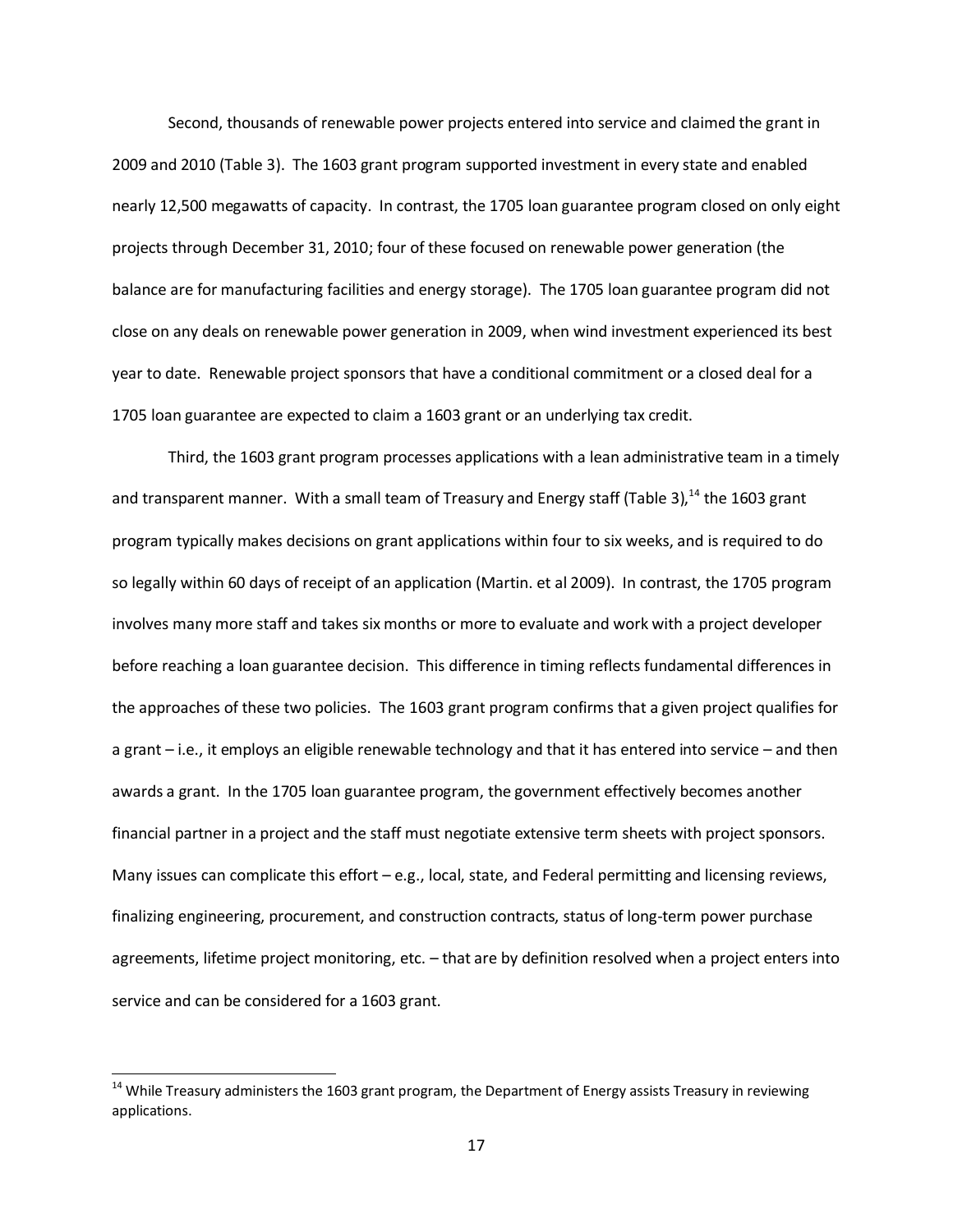Fourth, the 1603 grant served as an important way to address the problems posed by the shrinking tax equity market. Since renewable project developers did not need to turn to financial firms to monetize tax credits, $^{15}$  the 1603 grant enabled incremental investment that would have otherwise been constrained by the tax equity market. In an assessment of every wind project that applied for the 1603 grant in 2009, Bollinger et al. (2010) estimate that about 2,400 megawatts of wind capacity came online as a direct result of the 1603 grant option for project developers, representing about one-quarter of the 2009 wind capacity investment. Some project developers chose the PTC, especially those with taxable income and for wind projects expected to operate with a high capacity factor (Martin et al. 2009, Bollinger et al. 2009).

From a budget-scoring perspective, the incremental cost of a grant option relative to the underlying PTC and ITC was only \$5 million over 10 years (Joint Committee on Taxation 2009). Interestingly, given the higher than expected rate of 1603 grant take-up in 2009 and 2010, the Joint Committee on Taxation (JCT 2010) scored a 1-year extension of 1603 at about \$3 billion cost in addition to the PTC already extended by the Recovery Act. JCT's 2010 reassessment suggests that the 1603 grant program targets marginal investment in renewable power that would not occur if project developers had to seek out a tax equity partner.

In contrast, the 1705 loan guarantee program has not had a meaningful impact on the U.S. power sector. The pipeline of quality renewable power projects in the 1705 program did not materialize, and the program has focused its efforts on a small number of large wind and solar projects. A failure to elaborate explicit loan guarantee program energy and investment policies that would inform priority setting in case-by-case review of applications has also undermined program effectiveness. The loan guarantee program also poses long-term fiscal risk to the Federal government, especially if project defaults in the future occur with a greater frequency or with less recoverable value than currently

 $^{15}$  Developers may still need a tax equity partner to maximize the value of accelerated depreciation and, if eligible, bonus depreciation.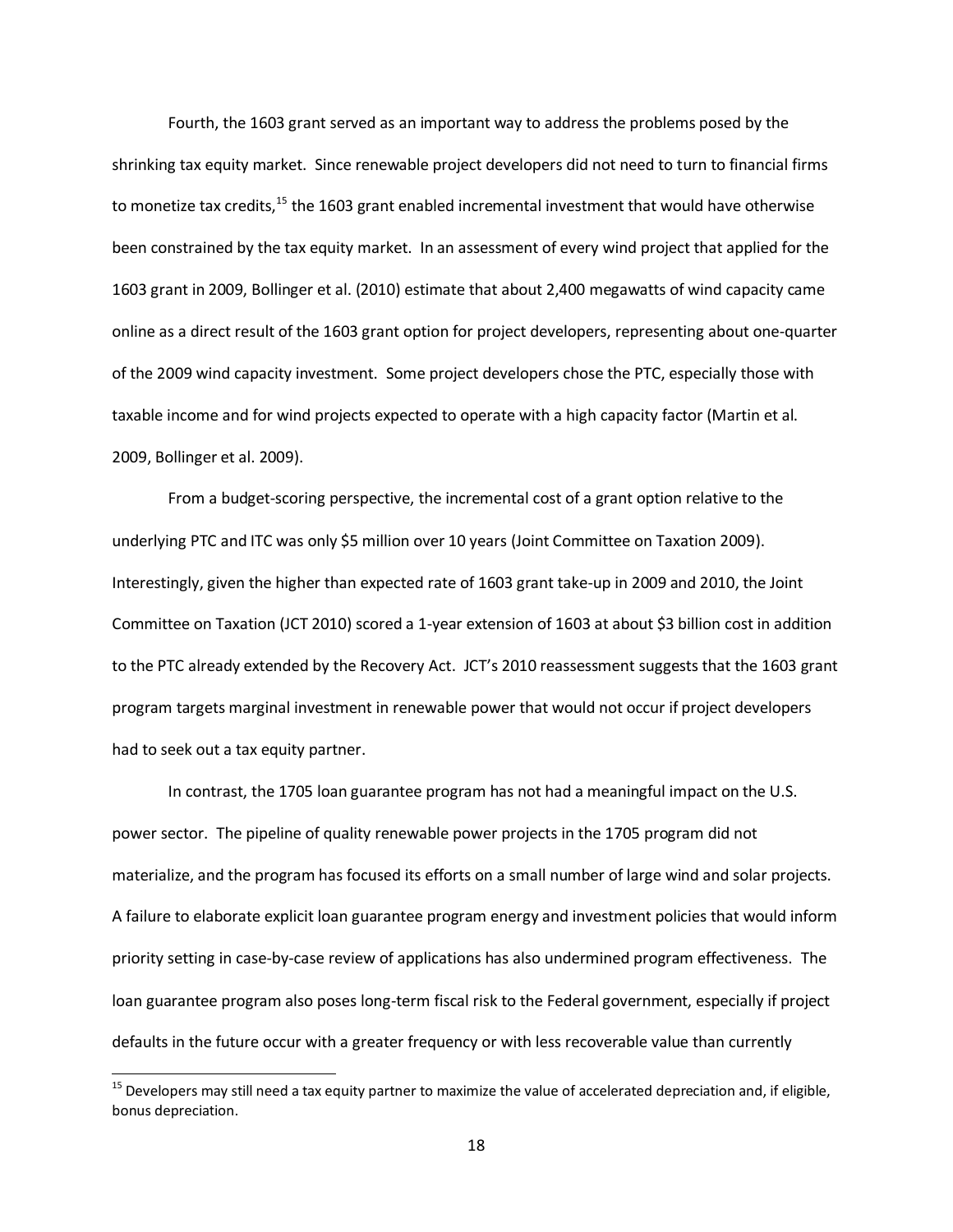expected and thus exceed the resources set aside under the Recovery Act to guarantee the 1705 program project debt.<sup>16</sup> While the 1603 grant and underlying tax credits were necessary for renewable generation investment, the loan guarantees were not sufficient and do not appear to be necessary for the vast majority of renewable generation projects.

In light of the multiple instruments promoting renewable power, the total financial support result from government policies per ton of CO2 abated can inform assessments of the economic efficiency of the sum of renewable policies. The share of a project financed by taxpayers or ratepayers (through higher electricity rates under a state renewable electricity standard) would likely exceed 60% for renewable projects receiving tax benefits, grants, loan guarantees, and above-market rates due to state renewable mandates. This raises questions about the efficiency and the bang-for-the-buck of renewable-related promotion policies that further research should explore.

The investment tax credit and 1603 grant covers 30% of the investment costs (and if a developer opts for the PTC instead of the ITC or grant, then it likely expects present value benefits of the PTC to exceed 30% of investment cost). Accelerated depreciation benefits could amount to as much as 10% of project costs. The average subsidy under the 1705 loan guarantee program is assumed to be 14% (OMB 2011). The value of state renewable electricity standards varies significantly across the nation. For example, the Shepherds Flat, Oregon wind farm secured an above-market rate for selling into the California market equal to about 10% of project cost (Memorandum to the President 2010). Some states have much higher tradable renewable electricity credit prices (e.g., Northeast credits trade near \$60/MWh) and the implicit subsidy from a state renewable mandate could be well above 10%. The effective cost per ton of CO2 abated will vary with the emission intensity of the power generation displaced by the new renewable source. The government estimated that the cost per ton abated for selling wind power from Shepherds Flat into California would be about \$130 per ton of CO2, about four

 $^{16}$  The Federal government's track record with energy credit programs, such as with the Rural Utility Service losses associated with nuclear power plant projects, illustrates that this is a real possibility.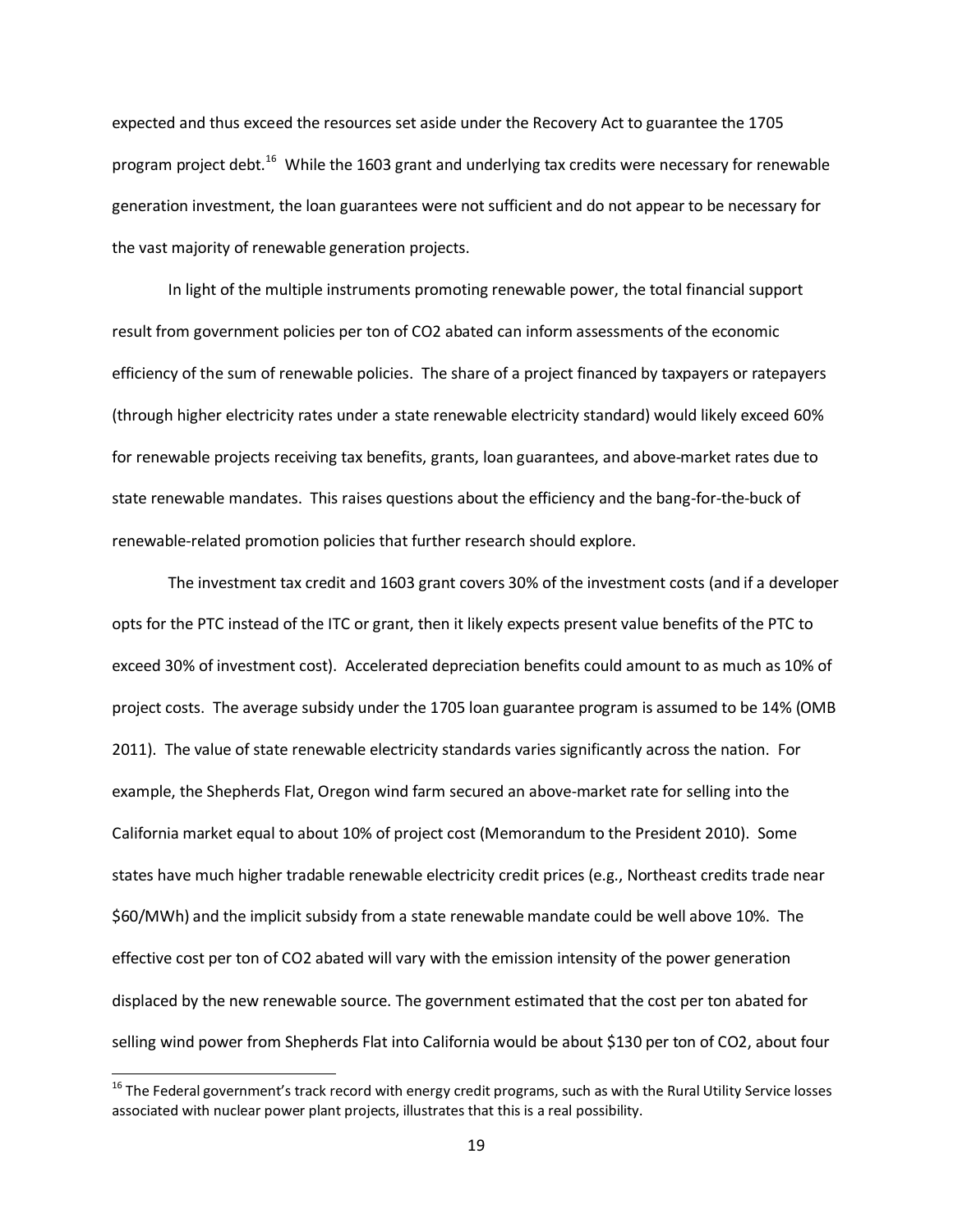times the social cost of carbon used by the U.S. government (Memorandum to the President 2010, Interagency Working Group on the Social Cost of Carbon 2010).

#### **6. Lessons Learned**

The experience with the Recovery Act's clean energy package provides a variety of lessons for the design and implementation of economic stimulus and for energy policy more broadly.

*Significant Job Creation*. The clean energy package has played an important role in the Recovery Act's creating and saving of millions of jobs throughout the economy. Given the dismal outlook and the limits to monetary policy in late 2008, a significant stimulus was necessary. A major fiscal push can create a significant number of jobs, including resources allocated to support the deployment of clean energy technologies.

*Leveraging Private Investment.* The Recovery Act's clean energy package was effective in leveraging private sector investment. This can increase the payoffs in terms of aggregate demand and clean energy outcomes. In an environment in which the business sector undertook a dramatic deleveraging during the financial crisis, such public sector leveraging through grants and tax credits can increase economic activity. In addition, this approach improves the quality of the projects by engaging both public and private sector investors that bring their own due diligence in undertaking the clean energy activities.

*Match Investment Timing to Economic Needs*. By their nature as *strategic*, the identified strategic investments in clean energy did not move as quickly as the near-term, automatic provisions of the Recovery Act, such as tax rebates, unemployment insurance extensions, etc. Representing the tail of Recovery Act spending, some clean energy programs started slowly as a result of the need to identify high-quality projects to support, to develop rules for the implementation of new programs, and to assure consistency with applicable constraints, such as Davis-Bacon Act labor compensation rules. In the

20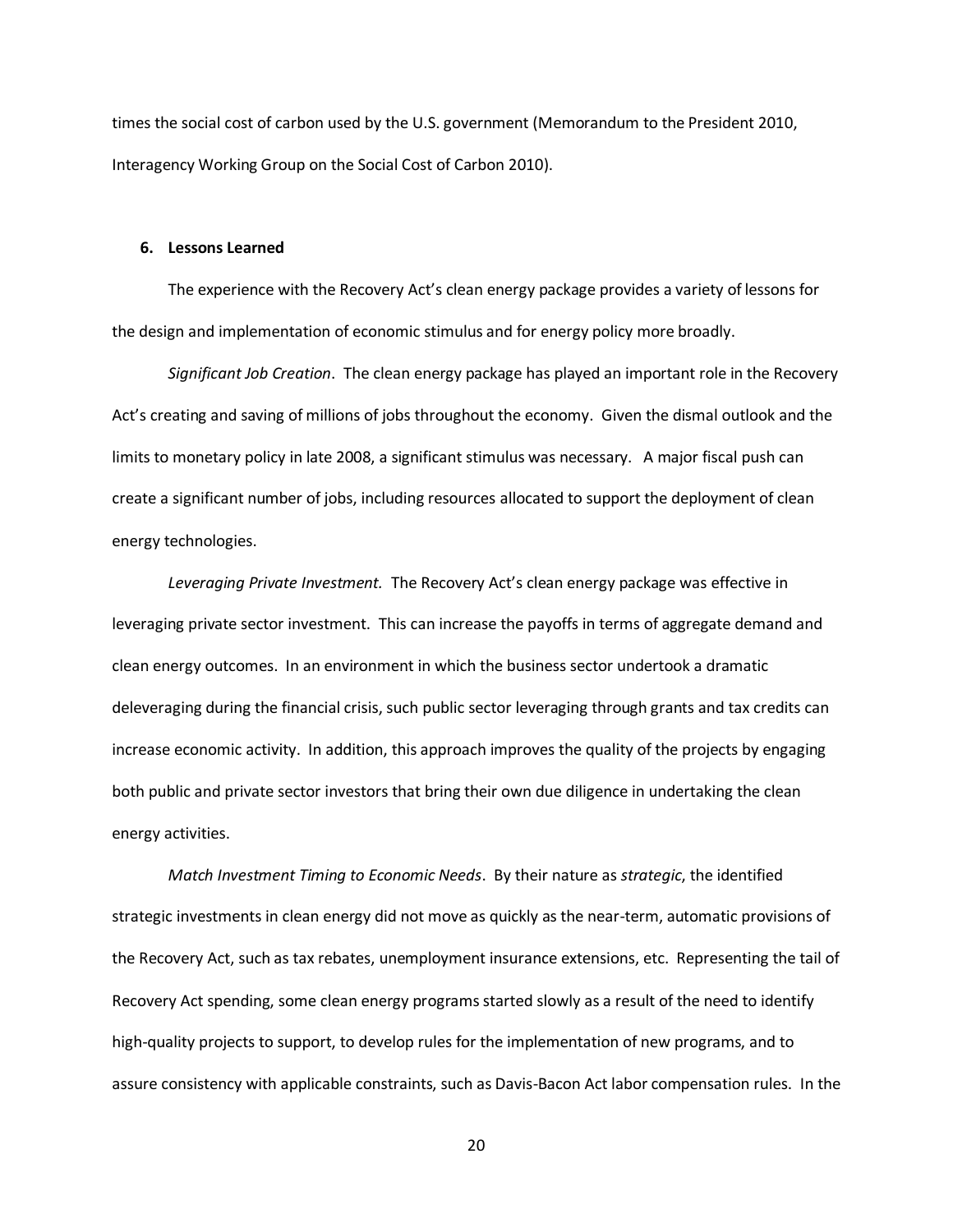context of the depth and breadth of the financial crisis and economic recession, a sustained stimulus pulse with strategic investments ramping up more aggressively in 2010 helped sustain aggregate demand as some of the near-term provisions of the Recovery Act declined. The design of stimulus packages to address future recessions should map the timing, duration, and size of various elements of the package to the economic need.

*Challenge of Stimulus in an Uncertain Regulatory Environment*. The Administration's clean energy policy strategy focused on near-term supply-side investments through the Recovery Act with long-term demand for clean energy expected through comprehensive energy and climate legislation. Confidence about the availability of a future market in which to sell goods and services is the cheapest form of economic stimulus (Summers 2010). Given the extent of the public-private co-investment in the clean energy package, businesses could have benefitted considerably by the regulatory certainty that energy and climate legislation would have provided. The combination of a stimulus package and a well-designed greenhouse gas cap-and-trade program could have driven more investment during this time of weak aggregate demand. In a world with only the clean energy fiscal stimulus, the uncertainty about the prospect of Clean Air Act greenhouse gas regulation likely imposes a drag on the potential economic activity in the energy space.

*Need for Rigorous Evaluation*. The Recovery Act represents the largest energy spending bill in U.S. history. The broad array of policy instruments and significant variation in how states and local governments implement the Recovery Act's energy-related funds provides opportunities to understand the effectiveness of various deployment policies. Rigorous program evaluation could assess the effects of various instruments on incremental investment, evaluate the impact of technology deployment on energy outcomes, and investigate the cost-effectiveness of multiple instruments, including whether the total government subsidy for a given activity is socially excessive. Let me offer three suggestions. First, to evaluate the effects of new technologies on energy outcomes (e.g., energy use), field

21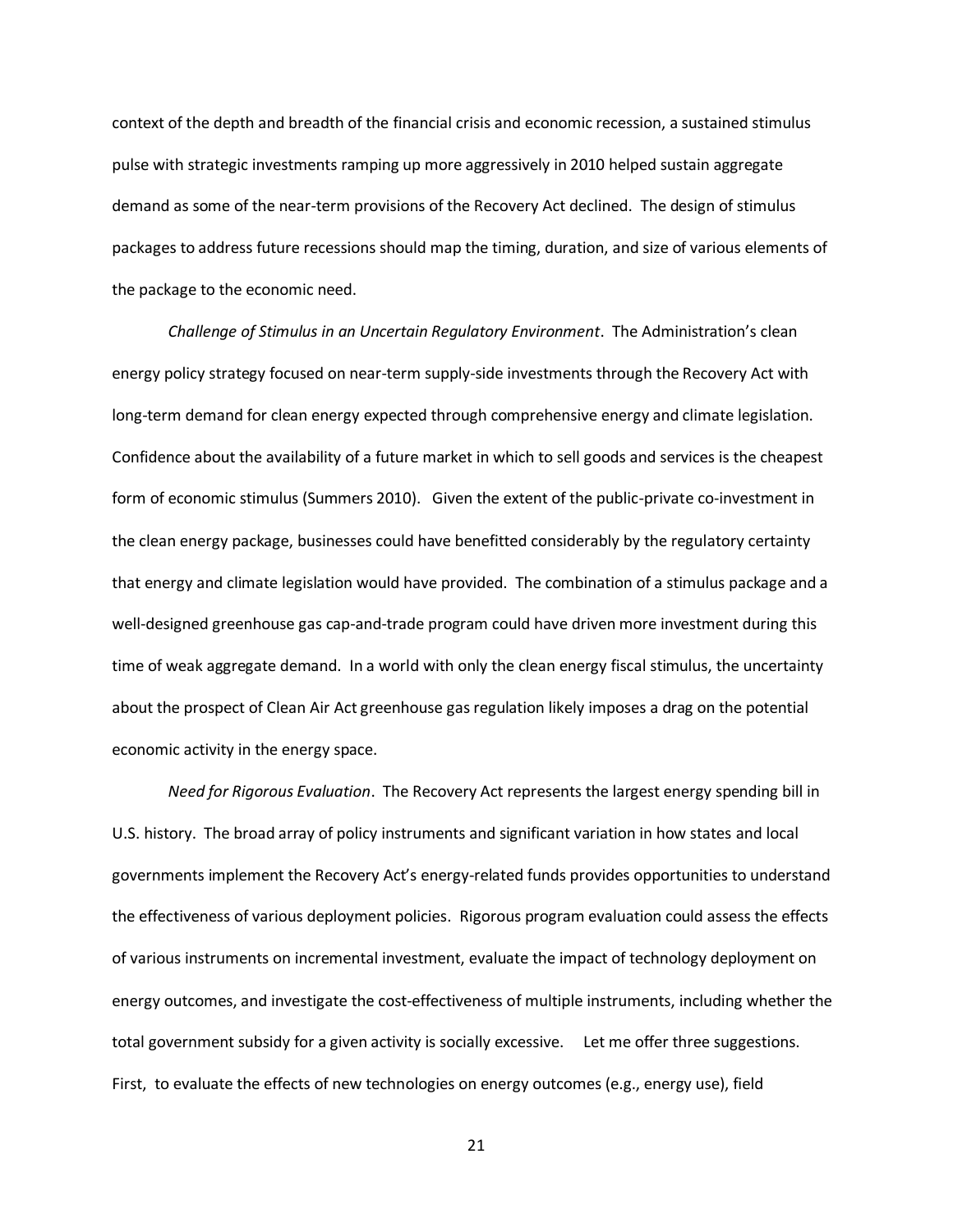experiments could be structured in coordination with local agencies and utilities. For example, field experiments could assess the impacts of smart meters on energy consumption and weatherization on energy demand.<sup>17</sup> Second, some competitive grant and tax credit programs reflected decisions based on quantitative scores of project proposals. In a number of cases, such as the 48C clean energy manufacturing tax credit and ARPA-E funding decisions, the Department of Energy reported that the number of good-quality projects exceeded the amount of available resources. The proposal score data could be used to structure a regression discontinuity empirical design to investigate the effects of receiving Federal support on incremental investment and private sector leveraging (what some describe as government "crowding in" of private capital). Third, the decentralized implementation of several Recovery Act programs, including the State Energy Program, Weatherization Assistance Program, and the Energy Efficiency and Conservation Block Grant program, may yield natural experiments at state and local levels. The Department of Energy collects some relevant data (and some are available through [www.recovery.gov\)](http://www.recovery.gov/), but some of the data will require outreach to state and local governments.

*Grants Deliver More Benefits Per Dollar of Government Expenditure than Tax Credits for Renewable Power*. It is difficult to identify a public policy rationale for a renewable program design that results in the creation of a tax equity market and a 7+% cut for large financial firms on every dollar of tax expenditure associated with renewable projects. Using the tax code to support renewables has introduced this transaction cost of monetizing tax credits through the tax equity market for many project developers. Under the Recovery Act 1603 grant, developers receive more of the government tax expenditure than before, and the government does not face a materially higher risk of fraud. (It's not easy to fake a renewable power project sending electricity to the grid.) This option to take a grant in lieu of a tax credit, while intended to address the contraction of the tax equity market during the

 $^{17}$  As CEA Chief Economist in 2009, Michael Greenstone proposed Recovery Act implementation with field experiments to enable rigorous program evaluation. Few agencies enthusiastically embraced this proposal.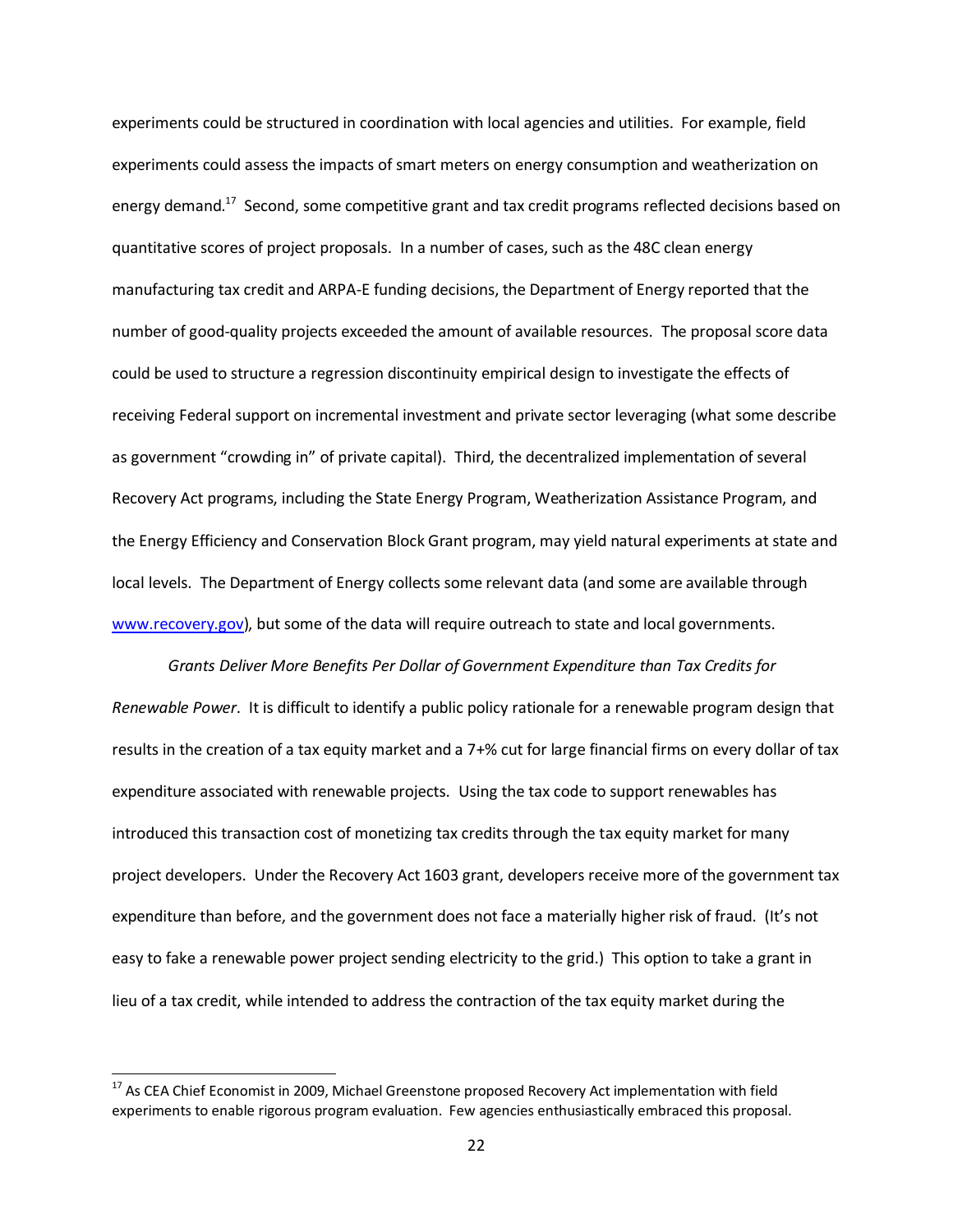financial crisis, could be continued for as long as the government decides it is socially desirable to provide support for renewables through the tax code.

*Grants and Tax Credits Are Significantly More Effective than Loan Guarantees*. Some advocates for energy loan guarantees pose the question: Can renewable project sponsors raise debt? The question should be: Can these sponsors raise debt at a cost that makes the economics of the project work? Project risk affects the cost of debt, and therefore the risk-return balance for equity investors, but a loan guarantee is not the only way to alter this risk-return balance. Providing certain government financing – through a production tax credit or an investment tax credit or cash grant – can increase a projects' returns by lowering the amount of private sector capital that needs to be raised for a project. Thousands of renewable projects have moved forward with Recovery Act grants and tax credits and lowered CO2 from what they would have been otherwise, illustrating that these instruments are sufficient to mobilize incremental investment. In contrast, the Recovery Act appropriated \$6 billion for energy loan guarantees and 22 months later Congress had rescinded about 60% of this appropriation and the Department of Energy had closed on only eight projects, illustrating that these credit instruments are neither necessary nor effective.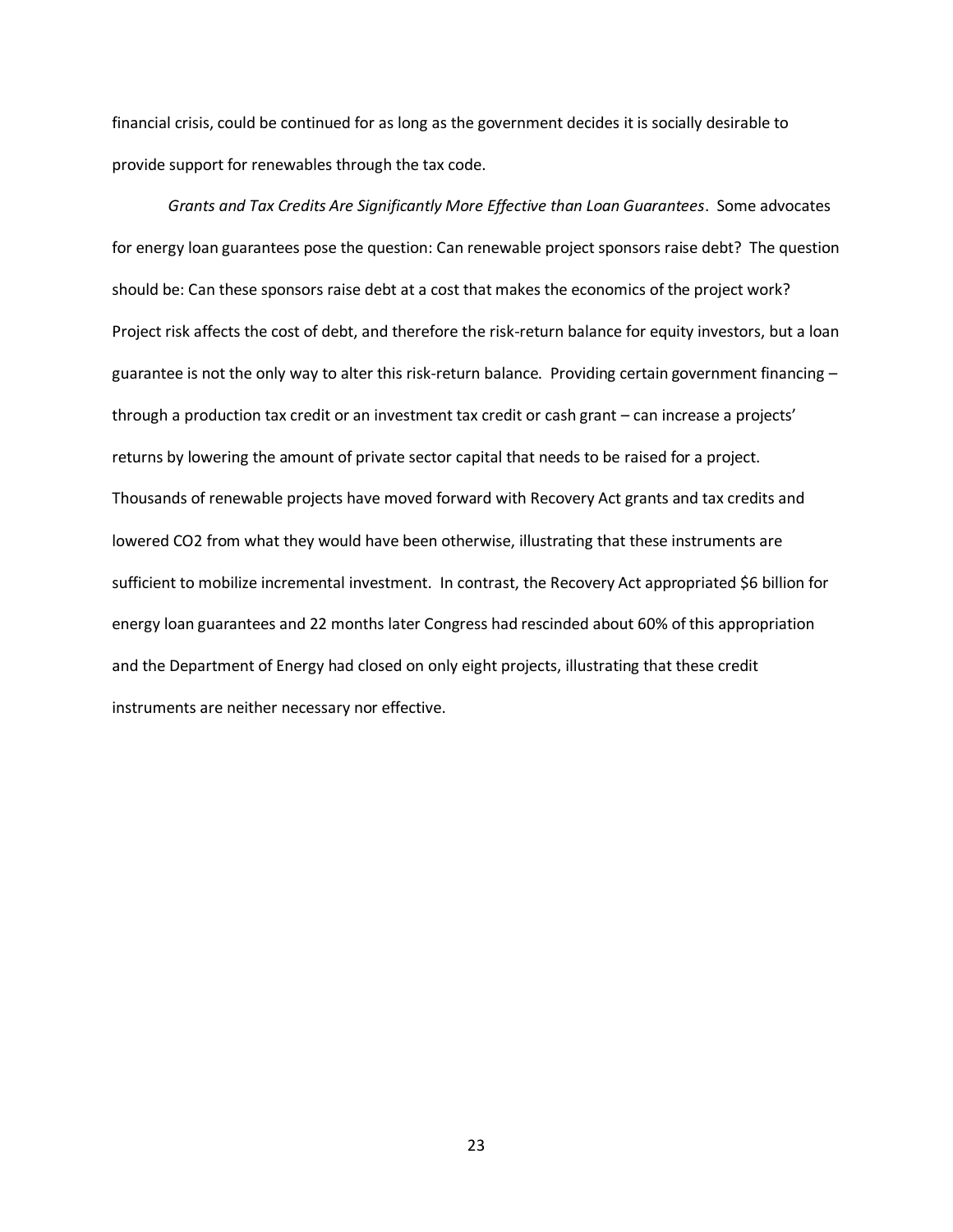#### **References**

American Wind Energy Association (AWEA). 2008. Wind Energy for a New Era.

American Wind Energy Association (AWEA). 2010. AWEA U.S. Wind Industry Annual Market Report Year Ending 2009.

American Wind Energy Association (AWEA). 2011. AWEA U.S. Wind Industry Year-End 2010 Market Report.

Auerbach, Alan J., William G Gale, and Benjamin H. Harris. 2010. Activist Fiscal Policy. Journal of Economic Perspectives 24(4): 141-164.

Bernanke, Ben S. 2008. Testimony on the Economic Outlook and Financial Markets before the Committee on the Budget, U.S. House of Representatives, October 20.

Bollinger, Mark, Ryan Wiser, Karlynn Cory, and Ted James. 2009. PTC, ITC, or Cash Grant? An Analysis of the Choice Facing Renewable Power Projects in the United States. Technical Report NREL/TP-6A2- 45359, National Renewable Energy Laboratory.

Bollinger, Mark, Ryan Wiser, and Naim Darghouth. 2010. Preliminary Evaluation of the Impact of the Section 1603 Treasury Grant Program on Renewable Energy Deployment in 2009. LBNL Working Paper 3188E, Lawrence Berkeley National Laboratory.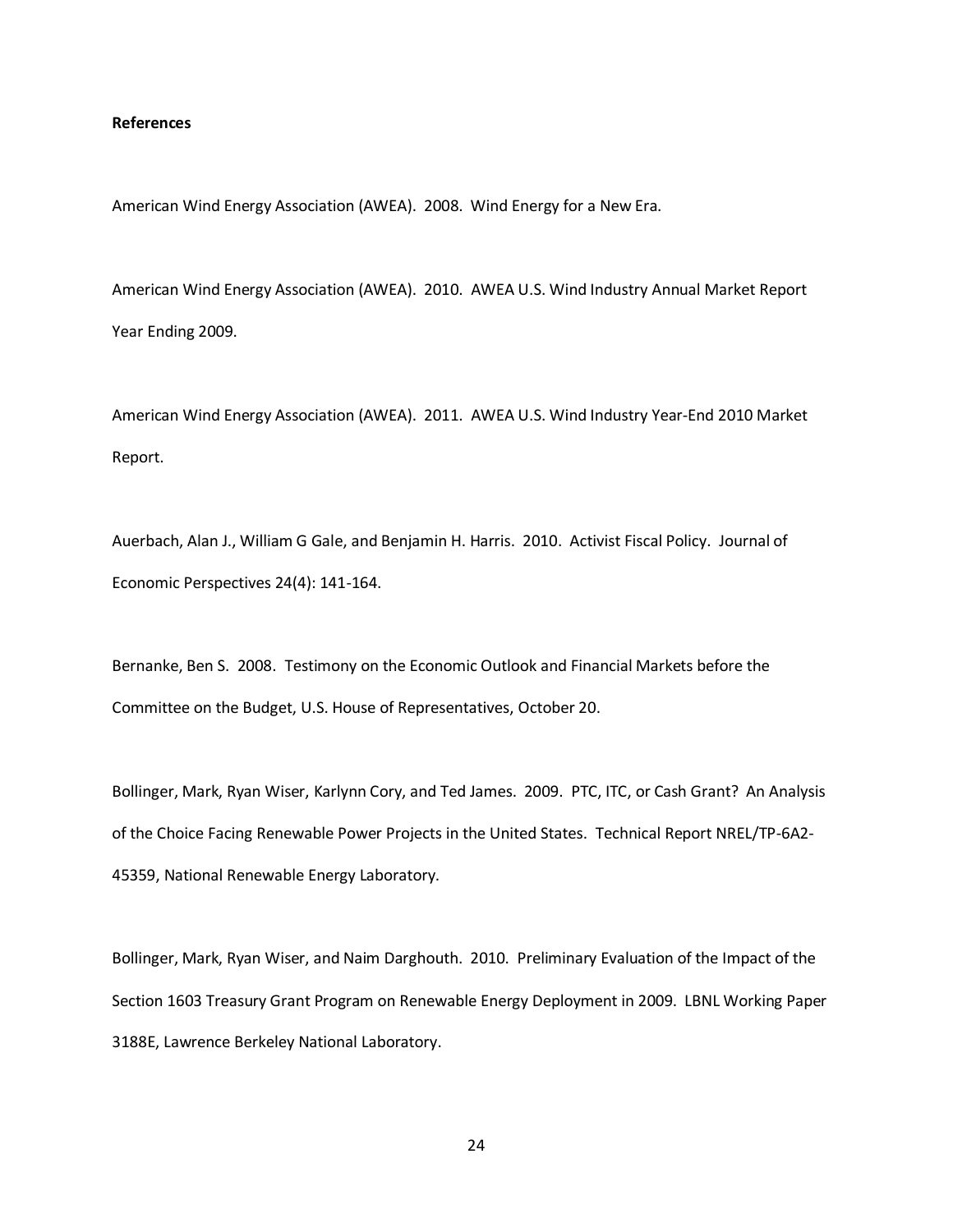Bureau of Economic Analysis. 2011. Current-Dollar and "Real" Gross Domestic Product. Internet: [www.bea.gov/national/xls/gdplev.xls,](http://www.bea.gov/national/xls/gdplev.xls) accessed August 8, 2011.

Bureau of Labor Statistics. 2011. Labor Force Statistics from the Current Population Survey, Series ID: LNS12000000, seasonally adjusted employment level. Accessed August 8, 2011.

Congressional Budget Office. 2009. Estimated Macroeconomic Impacts of the American Recovery and Reinvestment Act of 2009.

Council of Economic Advisers. 2009. The Economic Impact of the American Recovery and Reinvestment Act of 2009: First Quarterly Report.

Council of Economic Advisers. 2010a. The Economic Impact of the American Recovery and Reinvestment Act of 2009: Second Quarterly Report.

Council of Economic Advisers. 2010b. The Economic Impact of the American Recovery and Reinvestment Act of 2009: Fourth Quarterly Report.

Council of Economic Advisers. 2011. The Economic Impact of the American Recovery and Reinvestment Act of 2009: Sixth Quarterly Report.

Elmendorf, Douglas W. and Jason Furman. 2008. Three Keys to Effective Fiscal Stimulus. Washington Post, January 26.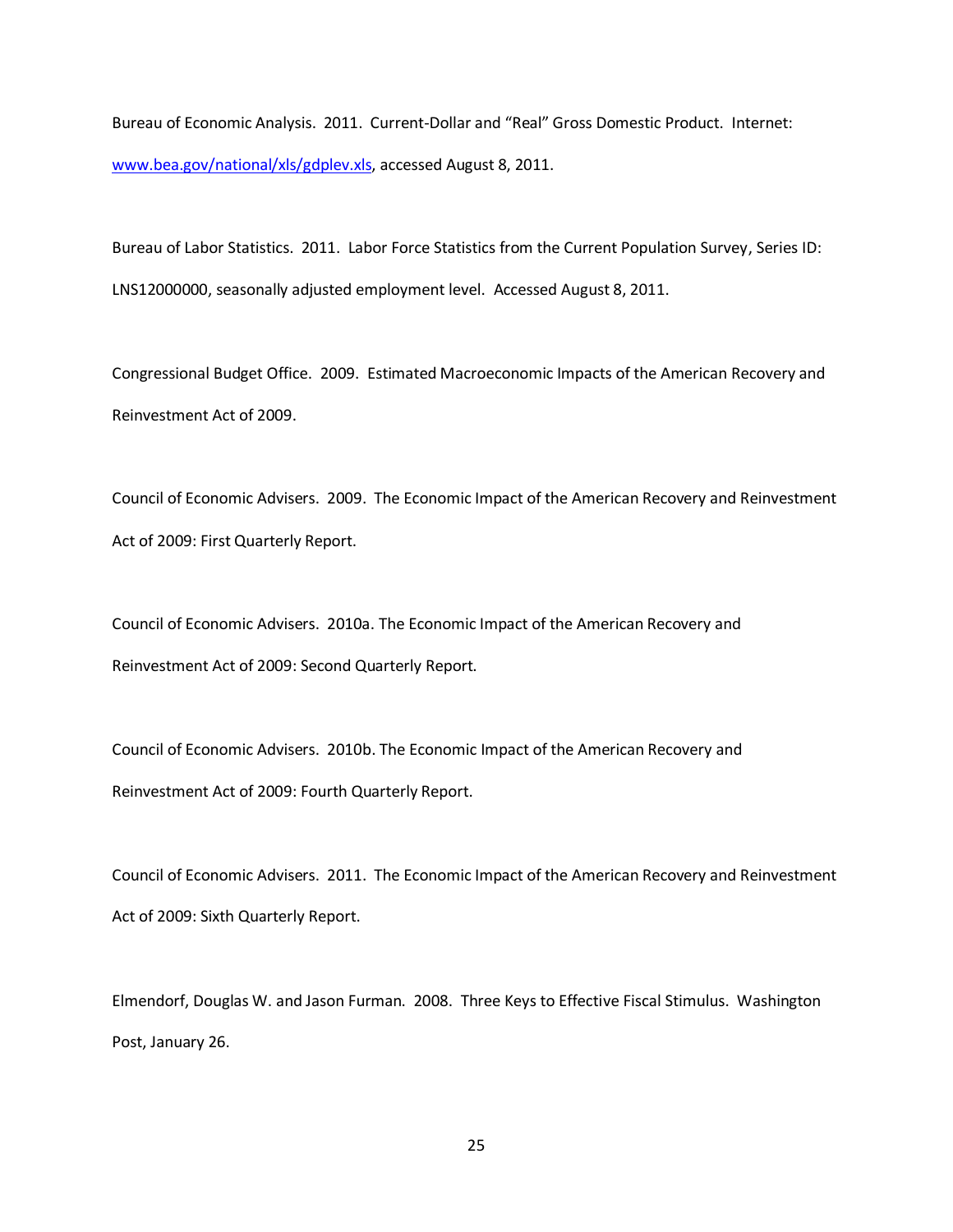Energy Information Administration. 2011. Short-Term Energy Outlook: June 2011.

Energy Information Administration. 2010. Annual Energy Review 2009.

Energy Information Administration. 2009. An Updated Annual Energy Outlook 2009 Reference Case Reflecting Provisions of the American Recovery and Reinvestment Act and Recent Changes in the Economic Outlook.

Feldstein, Martin. 2008. The Stimulus Plan We Need Now. Washington Post Op-Ed, October 30.

Hendricks, Bracken and Benjamin Goldstein. 2008. A Strategy for Green Recovery: Stimulating the Economy Today by Rebuilding for Future Prosperity. Center for American Progress Action Fund, November 10, 2008.

Interagency Working Group on Social Cost of Carbon, United States Government. 2010. Technical Support Document: Social Cost of Carbon for Regulatory Impact Analysis under Executive Order 12866.

Joint Committee on Taxation. 2009. Estimated Budget Effects of the Revenue Provisions Contained in the Conference Agreement for H.R. 1, the "American Recovery and Reinvestment Tax Act of 2009," February 12.

Joint Committee on Taxation. 2010. Estimated Budget Effects of the "Tax Relief, Unemployment Insurance Reauthorization, and Job Creation Act of 2010," December 10.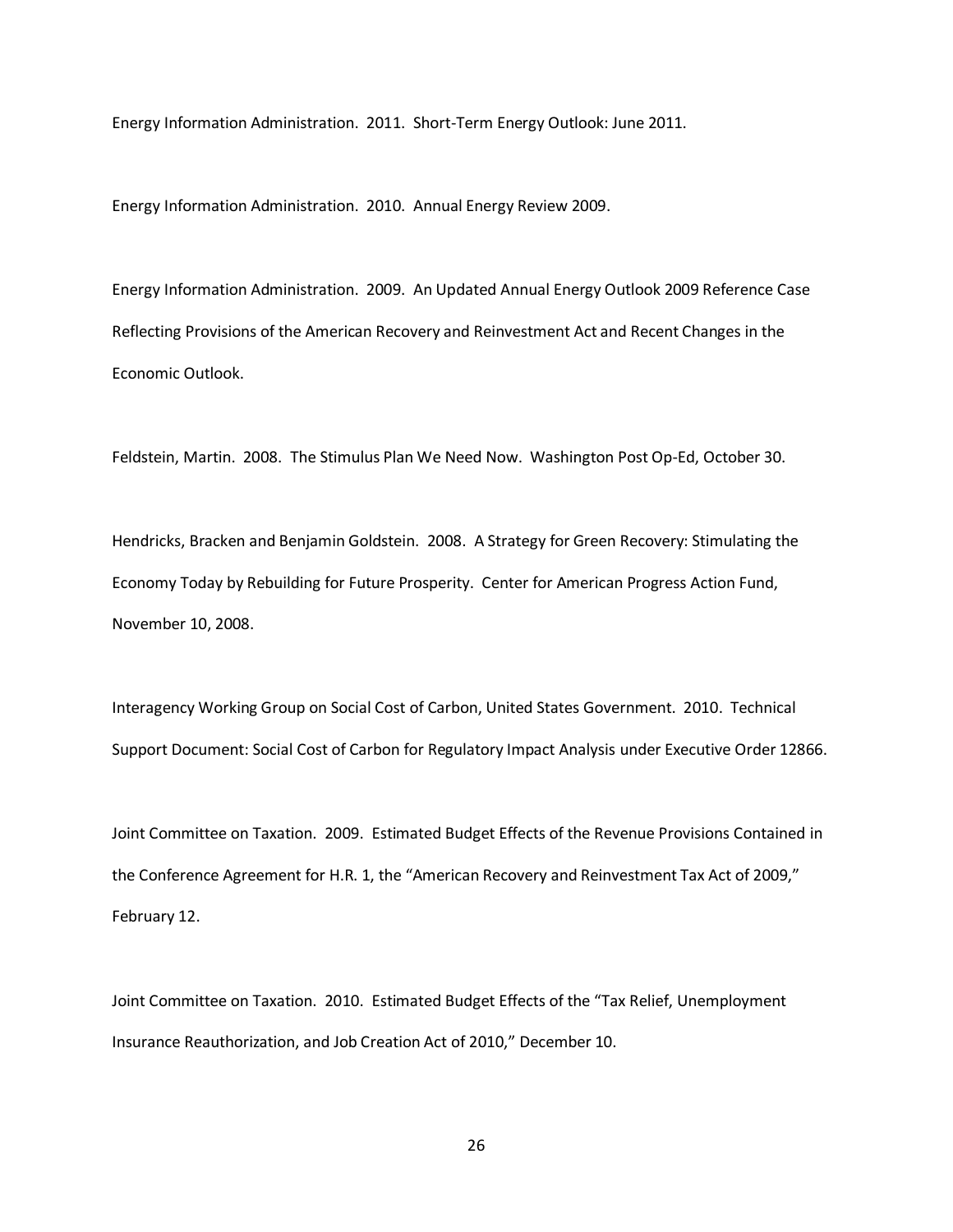Kinsley, Michael. 2008. Stimulus Nation: Pump It Up. Time, December 4.

Krugman, Paul. 2009. The Obama Gap. New York Times, January 8.

Martin, Keith, Ken Hansen, John Marciano, and Eli Katz. 2009. Financing Renewable Energy Projects after the Stimulus. Chadbourne & Parke LLP Special Update.

Memorandum for the President. 2010. Renewable Energy Loan Guarantees and Grants. October 25, 2010, as published by ABCNews at [http://abcnews.go.com/Blotter/obama-talks-big-clean-energy](http://abcnews.go.com/Blotter/obama-talks-big-clean-energy-money-removed-key/story?id=12048872)[money-removed-key/story?id=12048872,](http://abcnews.go.com/Blotter/obama-talks-big-clean-energy-money-removed-key/story?id=12048872) accessed June 15, 2011.

Metcalf, Gilbert E. 2009a. Investment in Energy Infrastructure and the Tax Code. National Bureau of Economic Research Working paper 15429.

Metcalf, Gilbert E. 2009b. Tax Policies for Low-Carbon Technologies. National Tax Journal 62(3): 519- 533.

New York Times. 2009. Editorial: An \$80 Billion Start. February 17.

Office of Management and Budget (OMB). 2009. Fiscal Year 2010 Budget – A New Era of Responsibility: Renewing America's Promise.

Office of Management and Budget (OMB). 2011. Fiscal Year 2012 Budget of the U.S. Government.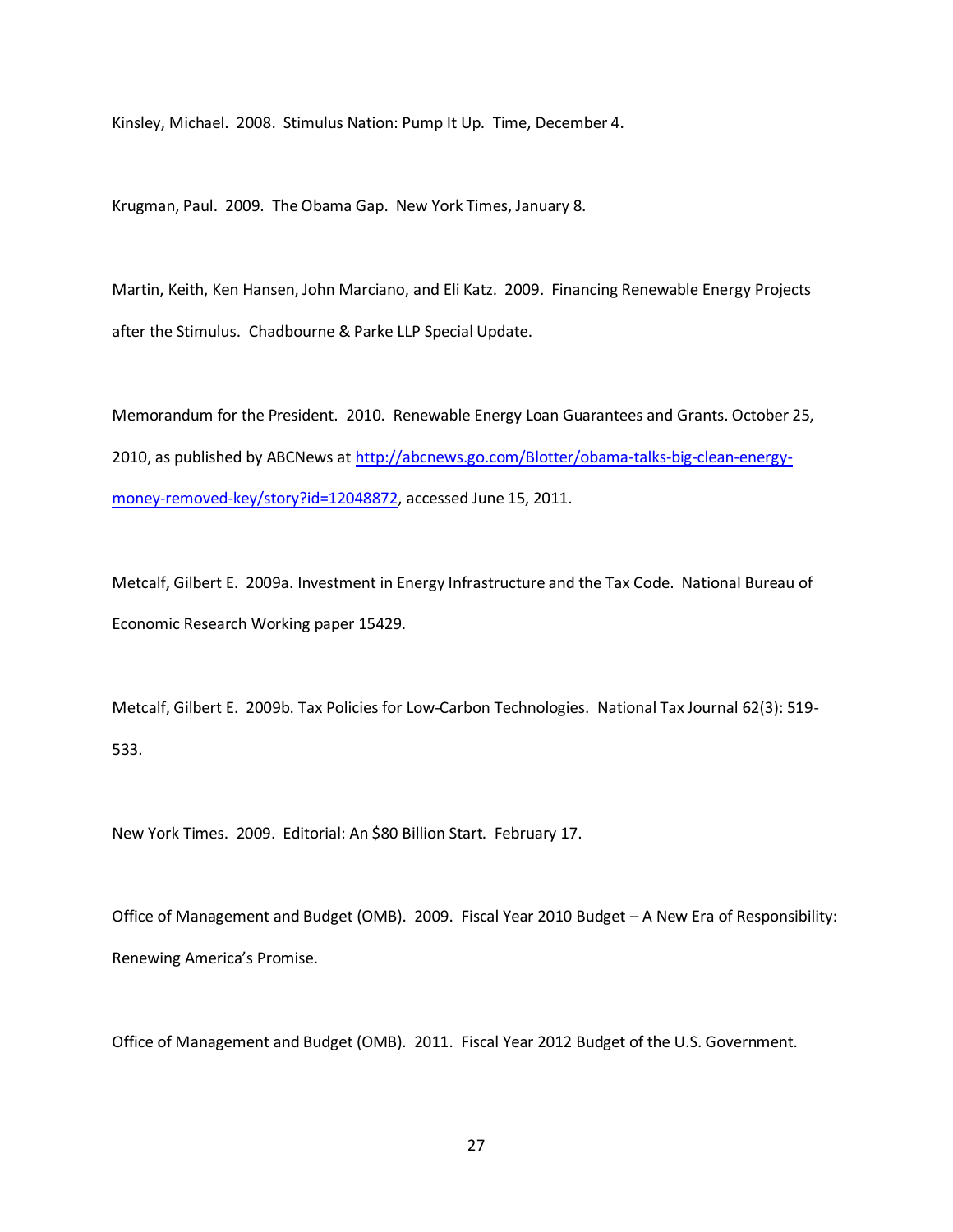Rooney, Ben. 2009. Consumer Confidence Plummets. CNNMoney.com, February 24.

Schwabe, Paul, Karlynn Cory, and James Newcomb. 2009. Renewable Energy Project Financing: Impacts of the Financial Crisis and Federal Legislation. Technical Report NREL/TP-6A2-44930, National Renewable Energy Laboratory.

Smith, Donna and Thomas Ferraro. 2008. House Democrats Weigh New Economic Stimulus. Reuters, October 13.

Solar Energy Industries Association. 2011. U.S. Solar Market Insight: 1<sup>st</sup> Quarter 2011.

Stone, Chad and Kris Cox. 2008. Economic Policy in a Weakening Economy: Principles for Fiscal Stimulus. Center on Budget and Policy Priorities Working Paper, January 17.

Summers, Lawrence. 2008. Why America Must Have a Fiscal Stimulus. Financial Times, January 6.

Summers, Lawrence. 2009. Rescuing and Rebuilding the U.S. Economy: A Progress Report, speech at the Peterson Institute for International Economics, Washington, DC, July 17, 2009.

Summers, Lawrence. 2010. The Economic Case for Comprehensive Energy Reform, speech at the EIA Conference, Washington, DC, April 6, 2010.

U.S. Partnership for Renewable Energy Finance (U.S. PREF). 2010. Prospective 2010-2012 Tax Equity Market Observations. V. 1.2. July.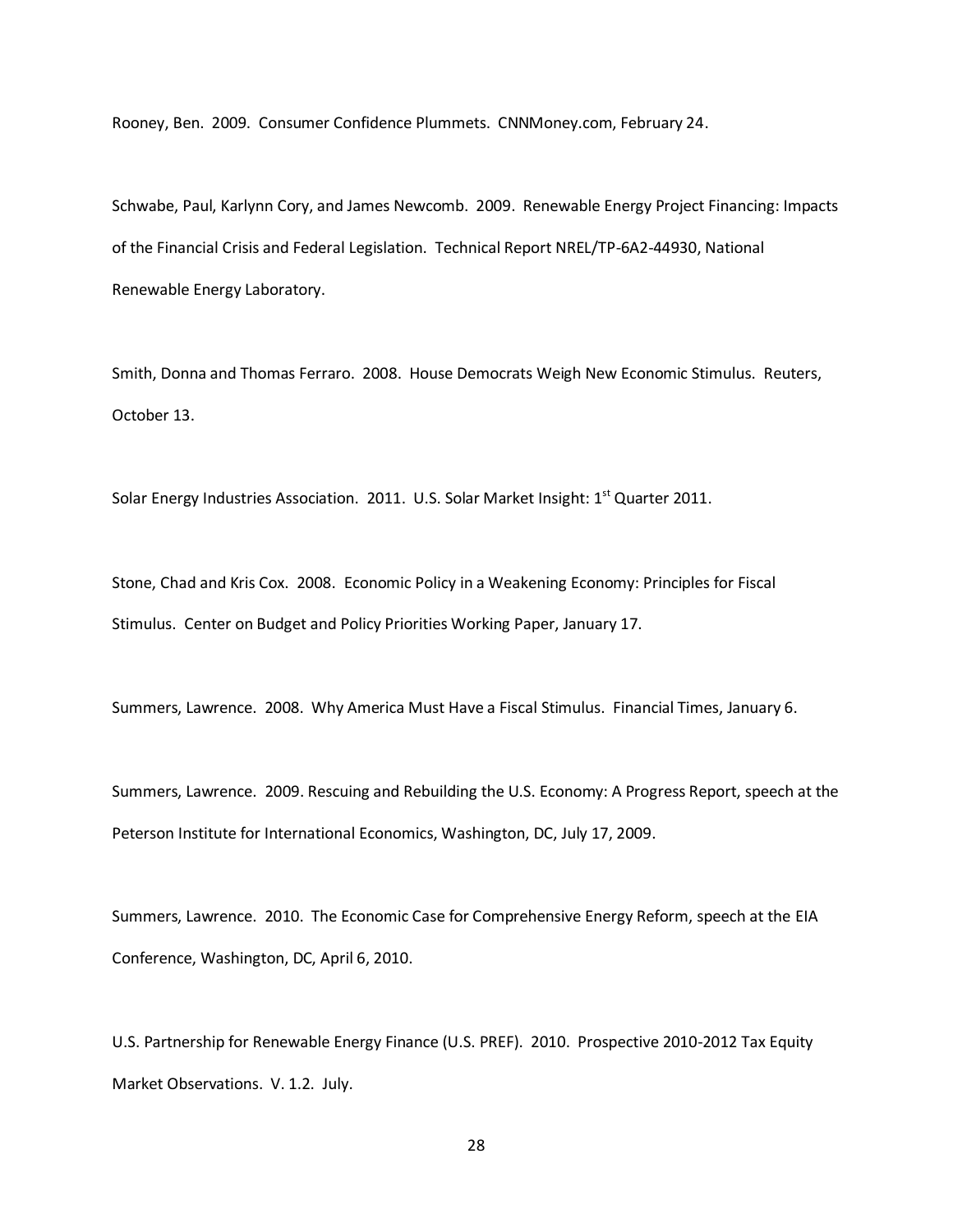| Instrument             | Example                                                                                                                                                                          | Score          |
|------------------------|----------------------------------------------------------------------------------------------------------------------------------------------------------------------------------|----------------|
| Cost-shared grants     | Smart grid grants support 100 projects with total<br>investment costs in excess of \$8 billion.                                                                                  | \$3.4 billion  |
| State block grants     | Energy Efficiency and Conservation Block Grants support<br>energy audits, energy efficiency retrofits, transportation<br>programs, etc. by state, local, and tribal governments. | \$2.7 billion  |
| Tax credits            | Tax filers could claim 30% of the cost of residential energy<br>efficiency investments up to a maximum of \$1500.                                                                | \$2.0 billion  |
| Subsidized bonds       | To finance renewable projects, government-owned utilities<br>issued no-interest Clean Renewable Energy Bonds that<br>provide bondholders with a tax credit in lieu of interest.  | \$1.6 billion  |
| Loan guarantees        | The Section 1705 program provided loan guarantees for<br>conventional and innovative renewable power projects,<br>and related manufacturing and transmission.                    | \$2.5 billion* |
| R&D                    | Supports a competitive program focused on high-risk/high-<br>reward energy innovation through the Advanced Research<br>Projects Agency - Energy (ARPA-E).                        | \$400 million  |
| Federal infrastructure | The General Services Agency financed hundreds of Federal<br>facilities retrofits through the High Performance Green<br>Buildings program.                                        | \$4.5 billion  |

\* The Recovery Act initially appropriated the Section 1705 program \$6 billion, but Congress rescinded \$3.5 billion to finance the 2009 "cash-for-clunkers" program (Public Law 111-32) and the 2010 state fiscal aid bill (Public Law 111-226).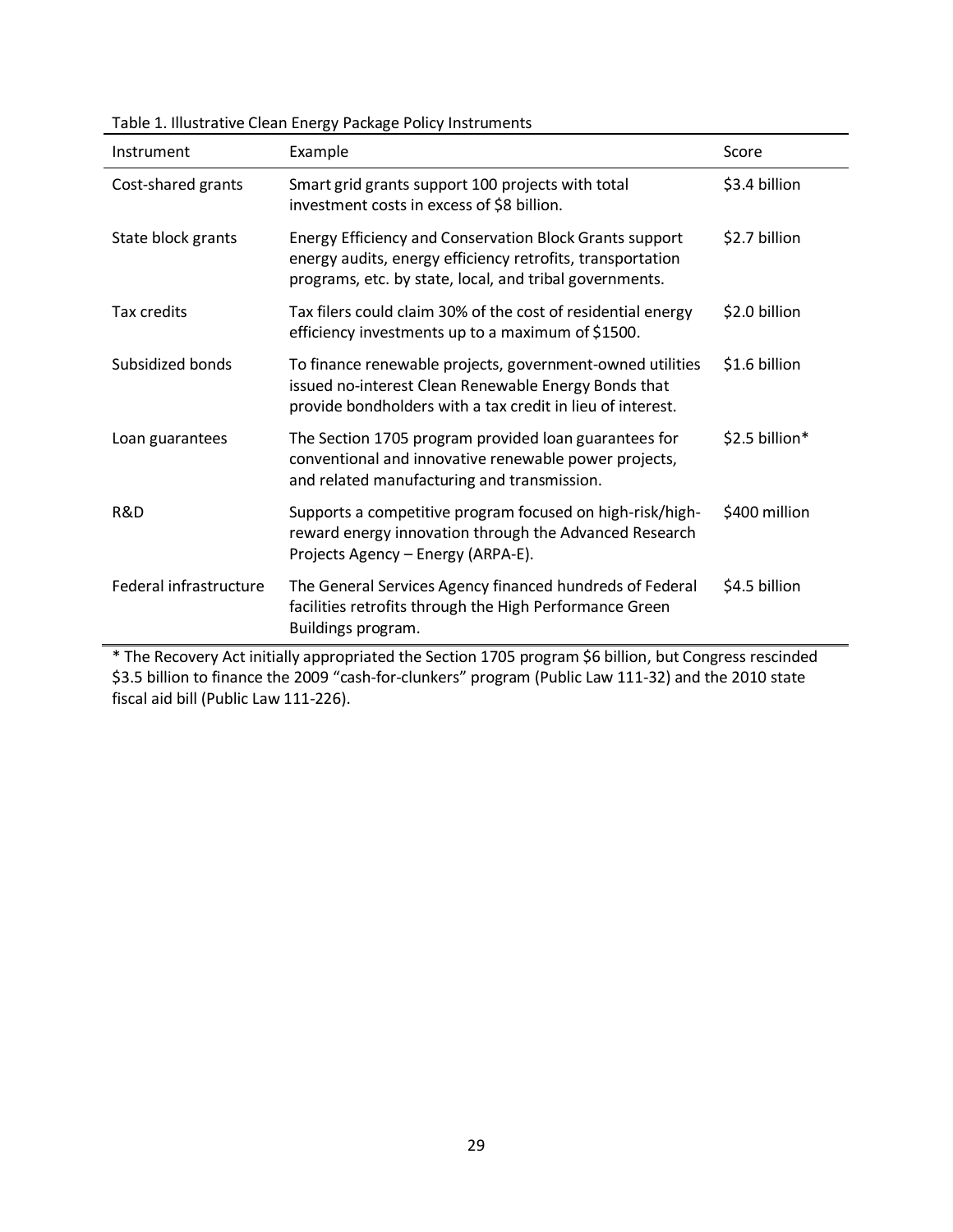| Table 2: Clean Energy Jobs by Category |  |  |
|----------------------------------------|--|--|
|----------------------------------------|--|--|

| Category                          | Total Job-Years through 2012 |
|-----------------------------------|------------------------------|
| <b>Energy Efficiency</b>          | 179,000                      |
| Renewable Generation              | 192,900                      |
| <b>Grid Modernization</b>         | 80,600                       |
| Advanced Vehicles and Fuels       | 37,000                       |
| Transit                           | 158,200                      |
| Carbon Capture                    | 26,500                       |
| Green Innovation and Job Training | 32,200                       |
| <b>Clean Energy Manufacturing</b> | 9,500                        |
| Other                             | 3,700                        |
| Total                             | 719,600                      |

Source: CEA 2010a, p. 38.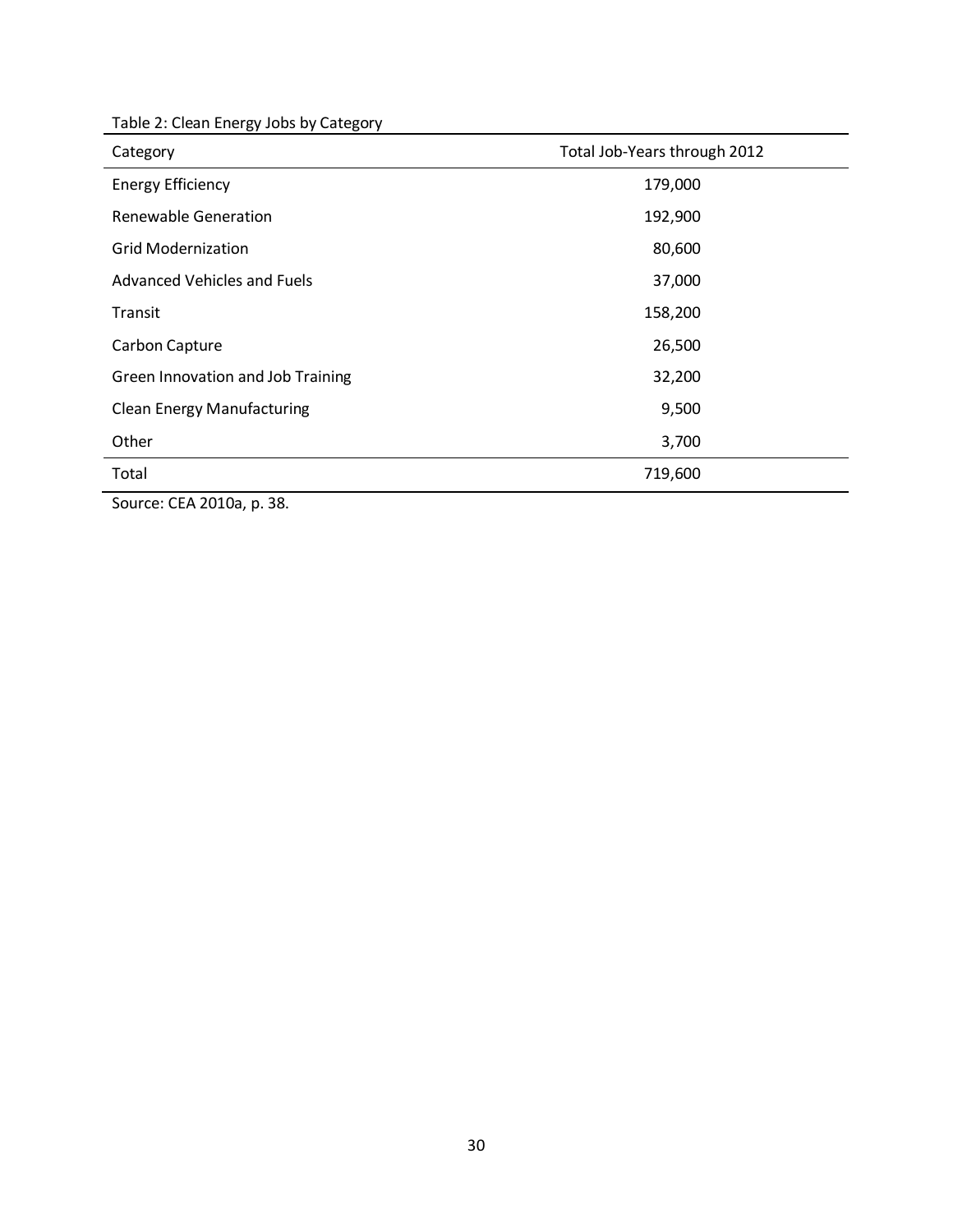|                                             | 1705 Loan Guarantee                                                                | 1603 Grant                                                            |
|---------------------------------------------|------------------------------------------------------------------------------------|-----------------------------------------------------------------------|
| <b>Staff</b>                                | 100-200 FTE DOE staff and<br>contractors                                           | 5 Treasury FTEs, 15 DOE FTEs                                          |
| Determination of receipt                    | Discretionary, reflecting deal<br>characteristics and negotiations<br>with sponsor | Standardized, subject to eligible<br>technology entering into service |
| Typical length of review                    | 6+ months                                                                          | 4-6 weeks                                                             |
| Total number of projects                    | 8                                                                                  | 4,750                                                                 |
| Number of wind projects                     | 2                                                                                  | 252                                                                   |
| Number of solar projects                    | $\mathbf{1}$                                                                       | 4,404                                                                 |
| Number of geothermal projects               | 1                                                                                  | 28                                                                    |
| Number of biomass projects                  | $\Omega$                                                                           | 29                                                                    |
| Number of other technology<br>projects      | 4                                                                                  | 37                                                                    |
| Number of states with<br>supported projects | 8                                                                                  | 48 states plus DC and Puerto<br>Rico                                  |
| Total capacity installed (MW)               | $^{\sim}1,161$                                                                     | $^{\sim}10,000$                                                       |
| Total investment supported                  | $\sim$ \$4.7 billion                                                               | ~\$20 billion                                                         |

Table 3. Summary of 1705 Loan Guarantee Program and 1603 Grant Program through December 31, 2010

Sources: Memorandum to the President 2010, Department of Energy Loan Programs Office website (lpo.energy.gov), and Department of the Treasury website

(www.treasury.gov/initiatives/recovery/Pages/1603.aspx).

Notes: The 1705 loan guarantee figures represent those projects for which the Federal government has closed on the loan guarantee through December 31, 2010.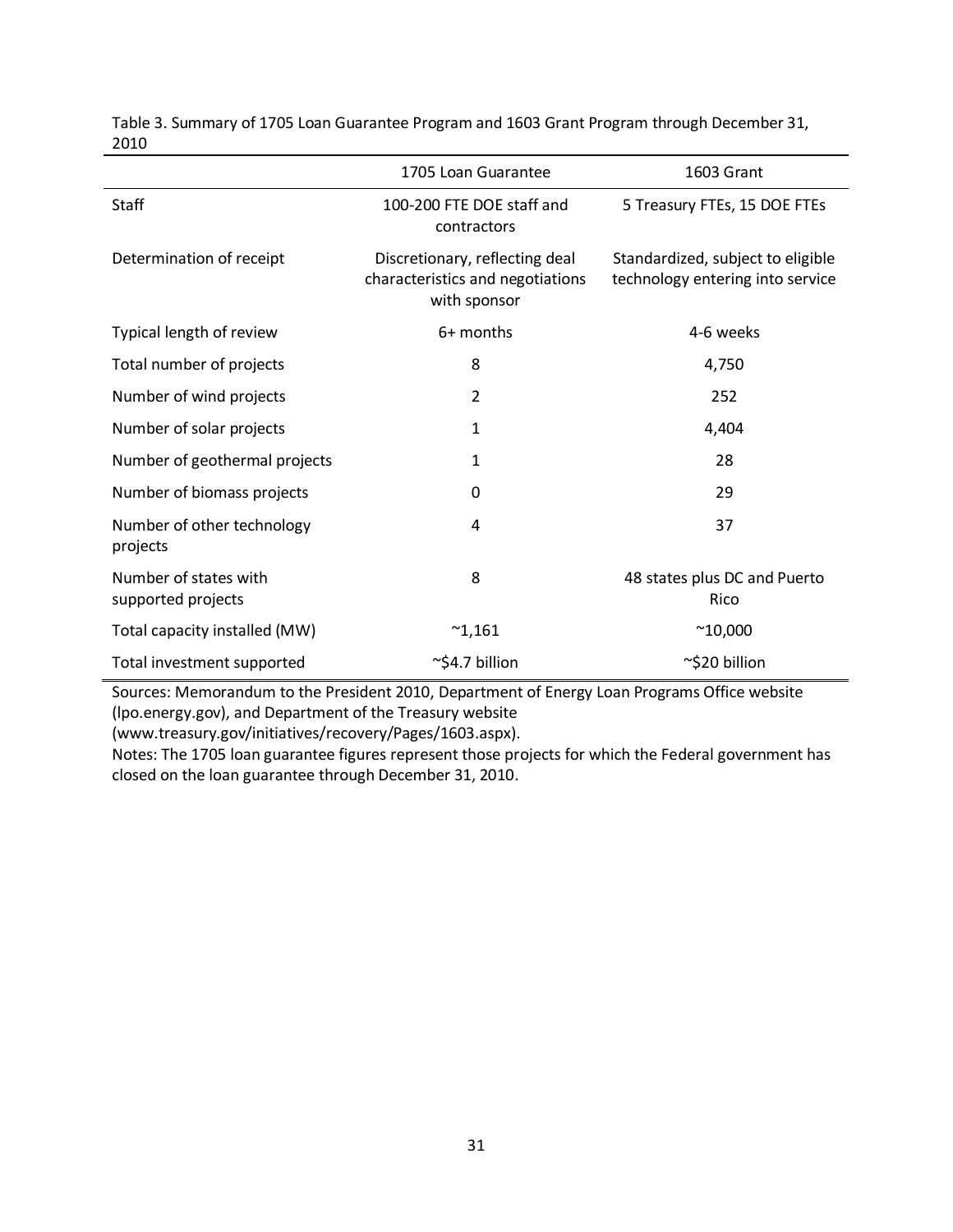

Figure 1. Appropriations and Estimated Tax Expenditures by Category of Clean Energy

Source: CEA 2010a, p. 36.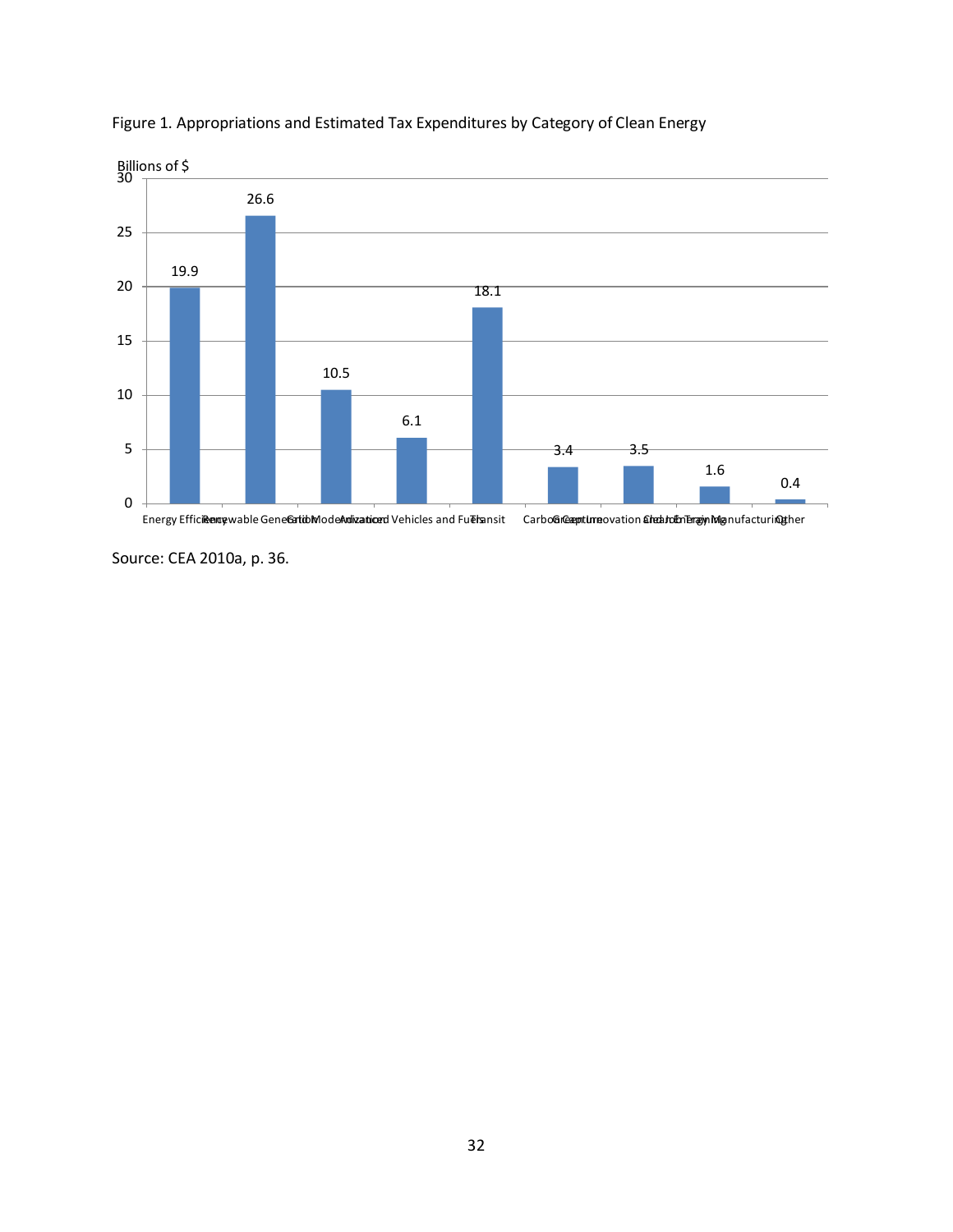

Figure 2. Cumulative Installed Wind Power Capacity, 2005-2010 Megawatts

Sources: AWEA 2010, 2011; EIA 2009.